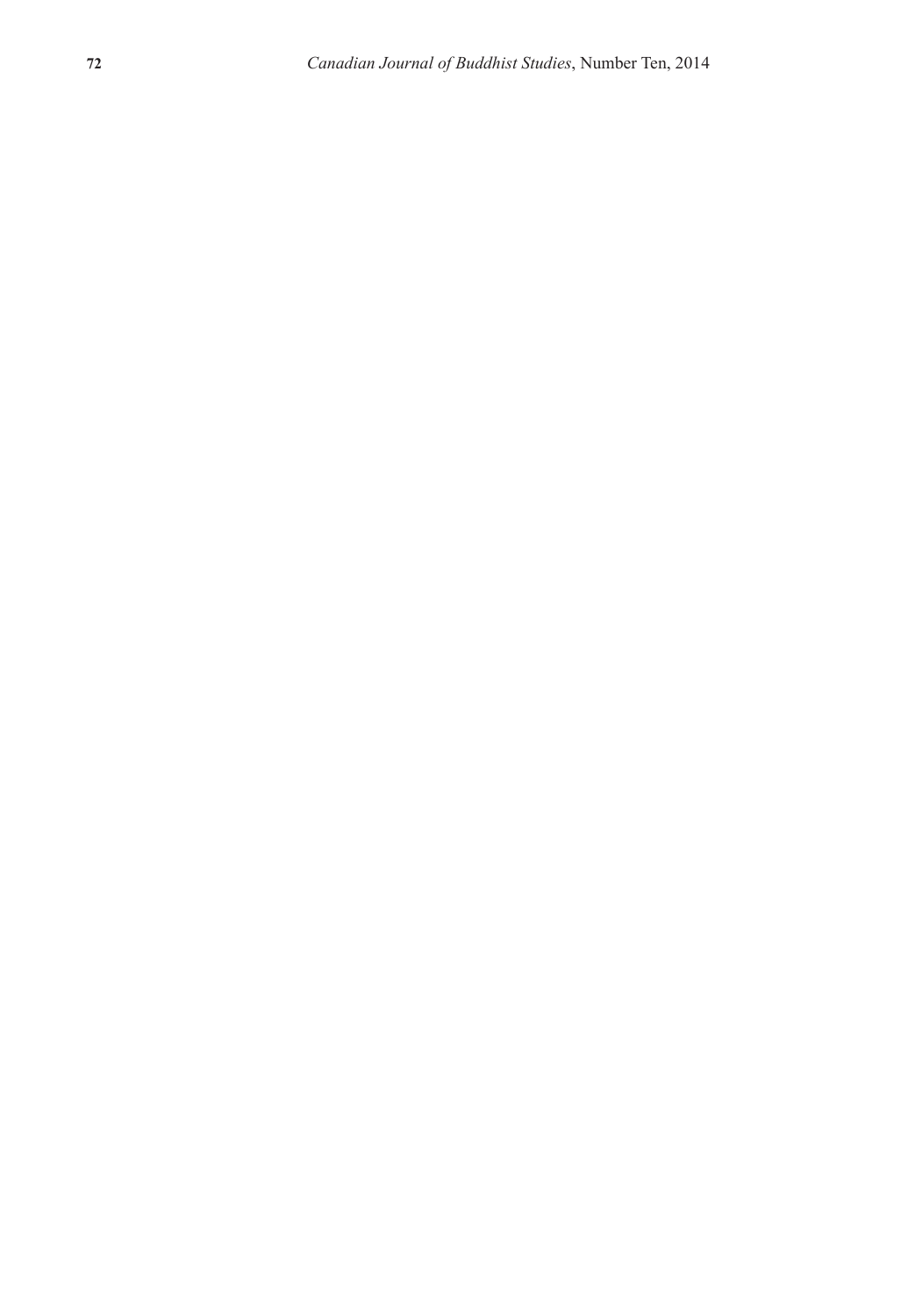# **Exploring the Four** *Satipatthanas* **in Study and Practice**

## *Bhikkhu Anàlayo*

#### *Abstract*

*In what follows I explore the practice of the four satipattha*na*s from a first-person perspective, based on combining understandings gained through academic and traditional modes of learning*. 1

#### **Introduction**

The four *satipatthānas* as a set constitute right mindfulness as the seventh factor in the eightfold path to liberation. Now the members of this eightfold path that come before and after right mindfulness are the four right efforts (6th factor) and the four absorptions (8th factor). The four right efforts are clearly practices undertaken in conjunction, building on and complementing each other. Right concentration in the form of the four absorptions similarly involves levels of meditative experience that build on each other. Hence it would be natural to expect that the same applies to the four *satipatthānas*. Therefore a basic challenge to my mind is to find a way of practice that covers all four satipatthānas in such a way that these build on and complement each other.

A bare listing of the four *satipatthanas* regularly occurs in several discourses of the Pàli Canon, as well as in their parallels, often without further explanations. More detailed explanations can be found in the *Satipatthana-sutta*,<sup>2</sup> in addition to which the *ânàpànasati-sutta* also offers more information on the nature of the four *satipatthanas*.<sup>3</sup>

The instructions for mindfulness of breathing given in the *ânàpànasati-sutta* confirm the premise that suggests it-

*Numata Center for Buddhist Studies, Hamburg*

*Canadian Journal of Buddhist Studies, Number Ten, 2014*

*© 2014 by Nalanda College Buddhist studies*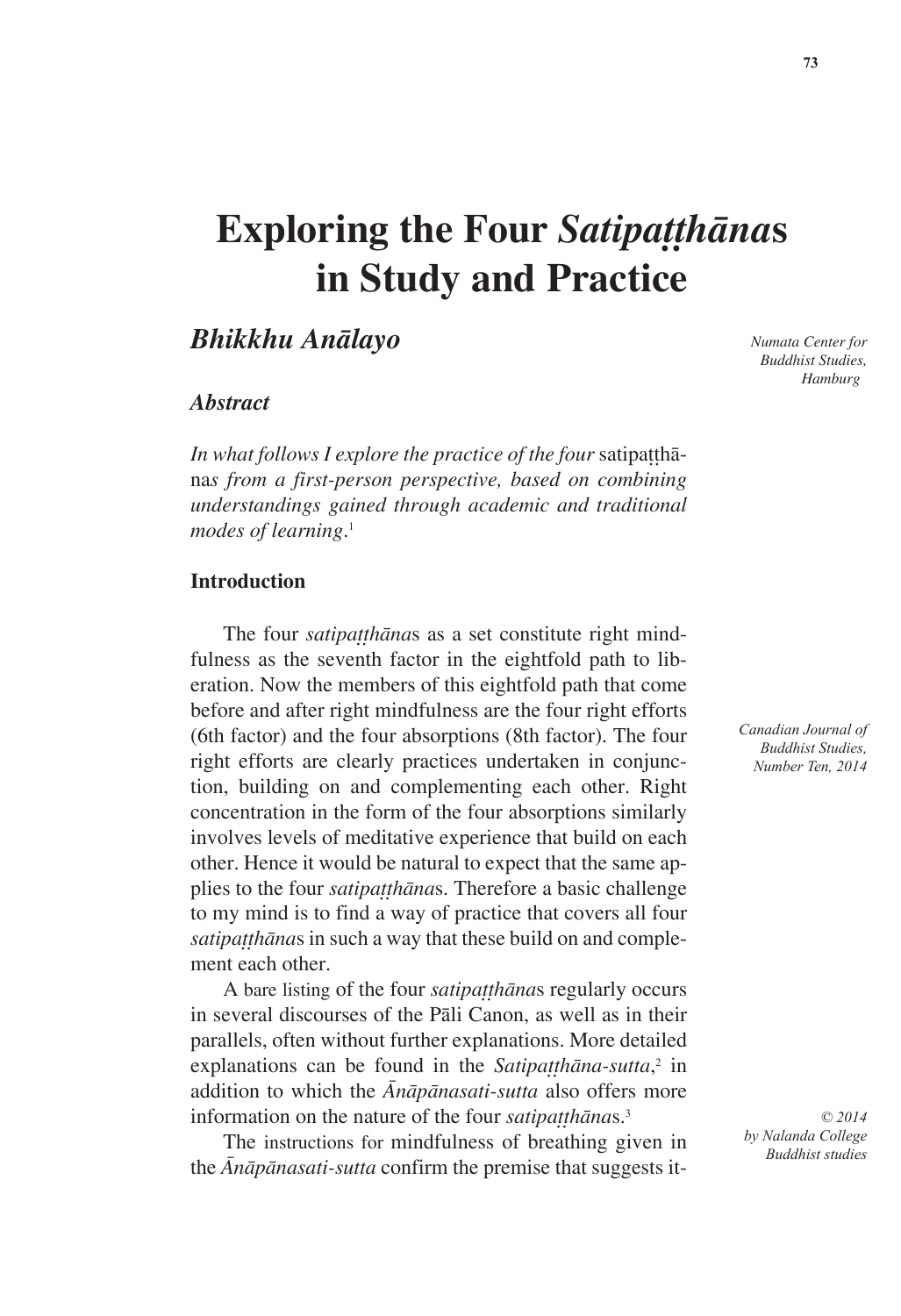self from the eightfold path, in that here the practice of the four *satipatthana*s unfolds seamlessly and becomes a unified form of practice. In the *ânàpànasati-sutta* this takes place based on being mindful of the breath. The seamless continuity of the practice in the *ânàpànasati-sutta* in a way trains the practitioner in precisely the type of continuity of awareness in the face of different experiences that is so crucial in everyday life situations.

In sum, judging from the context of right mindfulness in the noble eightfold path and from the exposition of mindfulness of the breath in the  $\overline{A}n\overline{a}p\overline{a}nasati-sutta,$  it would be preferable if the four *satipatthanas* could be combined into a continuous form of practice, with the individual *satipatthānas* building on each other.

When surveying the different exercises listed in the *Satipatthāna-sutta*, however, it is not immediately evident how to develop a form of practice that mirrors the continuous way of meditation described for mindfulness of breathing in the *ânàpànasati-sutta*. Therefore it is only natural that in modern times the ways in which *satipatthana* is taught tend to be based on only selected aspects out of the scheme of four *satipatthanas* delineated in the *Satipatthana-sutta*.

#### **Academic Research and the Practice of** *Satipaññhàna*

In this situation, academic research can help to develop a better understanding of the canonical instructions and their practical implications. Of course, academic research is not inevitably helpful for actual practice. Nevertheless, in my view it is possible to find a converging point between scholarly study and mindfulness practice in the attempt to understand and see things as they really are (*yathàbhåta*).

Here particularly beneficial to my mind is the text-historical perspective that emerges from academic research. In relation to *satipatthana* meditation this holds especially for the distinction between the discourse material on the one side and its commentarial exegesis on the other. The text-historical perspective shows that key aspects of some modern forms of practice are the result of the influence of the commentarial viewpoint. This makes it easier to understand how these aspects originated, especially when they are not self-evident in the description given in the *Satipatthanasutta* itself. A distinction between the discourses and their commentaries need not result in a value judgment. In the context of an attempt to understand and see things as they really are, it is only meant to clarify the historical strata from which a particular type of information derives.

The basic distinction between discourse and commentary informed my Ph.D. research, where I tried to understand the *Satipatthana-sutta*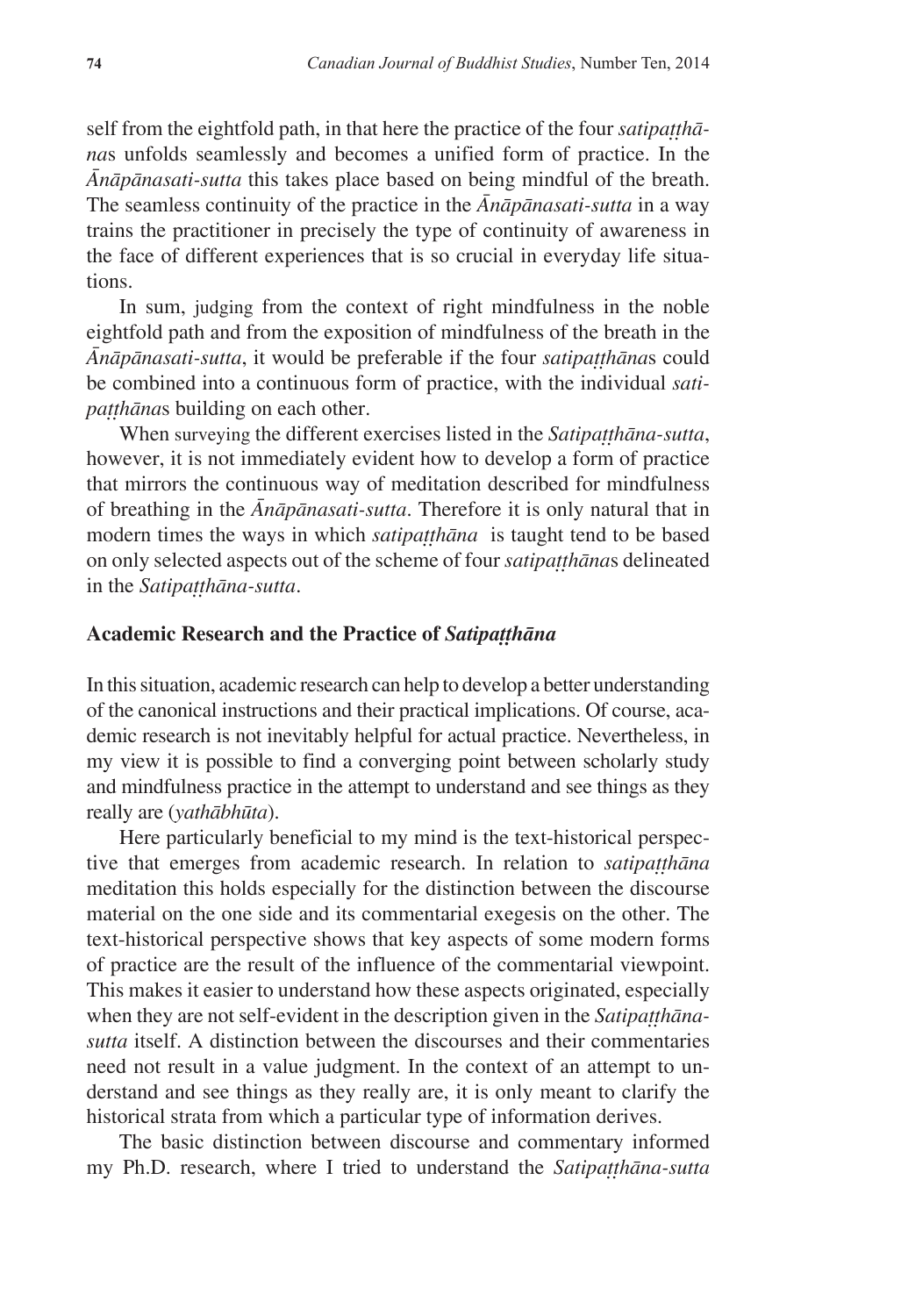first of all from the viewpoint of other Pàli discourses, thereby staying within the same textual strata.<sup>4</sup> The commentaries have very helpful information to offer; in fact they are about one and a half millennia closer to the original than we are nowadays. However, in order to avoid looking at the discourses primarily through the lens of the commentary, I felt it was important to look at them first on their own, and only then turn to what the commentaries and modern teachers have to offer.

The search for a better historical understanding led me, after the completion of my Ph.D. research, to comparative studies of the discourses preserved in the Pàli Canon in the light of their Chinese, Sanskrit, and Tibetan parallels. This type of comparative study allows a further refining of the historical layering within the textual corpus of the early discourses itself. In the case of the *Satipatthana-sutta* this is particularly useful, as the parallel versions show considerable differences.<sup>5</sup>

Out of such comparative study I gradually began to realize that it is possible to develop a mode of practice that seamlessly combines all four *satipatthānas*, based on giving priority to those seven exercises that are found in all versions of the discourse. These are as follows:

| Contemplation of the body | - anatomical parts<br>- elements<br>- corpse in decay |
|---------------------------|-------------------------------------------------------|
| Contemplation of feelings | - feelings                                            |
| Contemplation of the mind | - states of mind                                      |
| Contemplation of dharmas  | - hindrances<br>- awakening factors                   |

Without intending in any way to encourage a rejection of the other exercises, foregrounding those that are common among the parallel versions results in a sort of simplified version of the four *satipatthanas*, compared to the exposition given in the *Satipatthana-sutta*. Notably, this simplified version has a precedent in the Theravàda Abhidharma, where the *Vibhaïga* presents an even shorter version. This shorter version has only the anatomical parts for contemplation of the body and it agrees with the above model in presenting only the hindrances and the awakening factors for contemplation of dharmas.<sup>6</sup>

In the simplified version of *satipatthana* as a result of comparative research employed in an attempt to understand and see things as they really are, contemplation of the body covers, in addition to the anatomical parts, the four elements and a dead body in decay. In this way contemplation of the body, which previously seemed to me to be more a way of us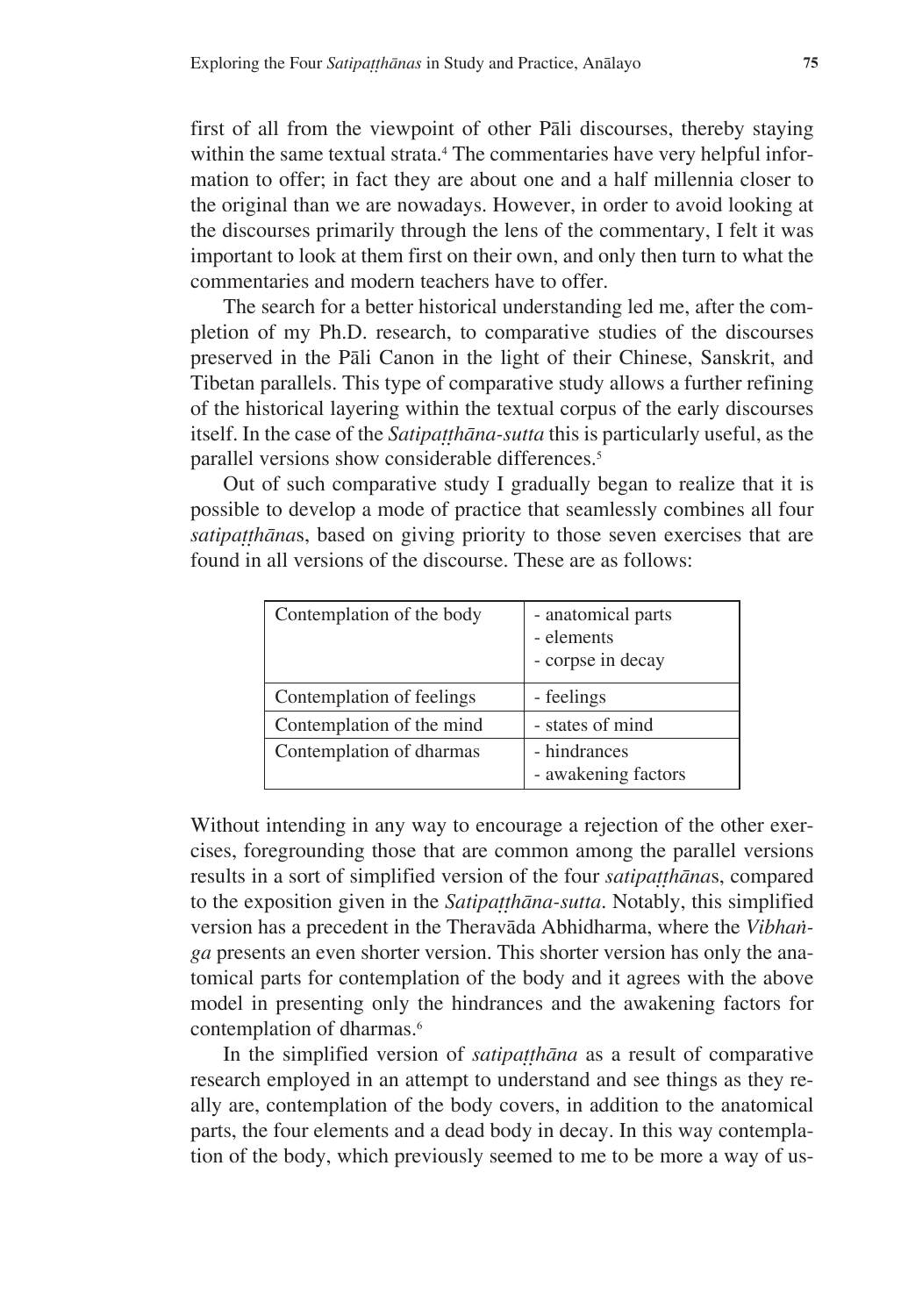ing the body to cultivate mindfulness, now instead clearly points to using mindfulness to cultivate insight into the nature of the body. In the case of contemplation of dharmas, focusing on overcoming the hindrances and cultivating the awakening factors invests this *satipatthana* with a clear purpose, which is in fact the essence of the early Buddhist path of meditation: progress towards awakening.

Before presenting a possible approach to actual practice based on the seven contemplations listed above, I need to explain three simplifications I have introduced in order to make it easier to get started.

The first simplification concerns contemplation of the anatomical parts, where I suggest to begin by summarizing these under three headings: skin, flesh, and bones. The idea for such a simplified version came to me from a passage found in the *Sampasàdanãya-sutta* and its parallels.<sup>7</sup> Once familiarity with the basic practice has in this way been gained, the simplified version involving skin, flesh, and bones could then be expanded to cover all of the anatomical parts listed in the *Satipatthana-sutta*.

The second simplification relates to contemplation of a dead body in various stages of decay. Initially, practice of this *satipatthana* exercise could begin by briefly bringing to mind one of the images of a decaying body described in the *Satipatthāna-sutta*, perhaps that of a skeleton. Starting off with the whole set of images right away might be challenging for some practitioners. Introducing these gradually can help to ensure that this form of practice leads to the inner balance of detachment that is the goal of this and other *satipatthāna* exercises.<sup>8</sup>

The actual instructions in the *Satipatthana-sutta* require comparing one's own body to the condition of such a corpse with the understanding that one is not exempt from this fate. In order to execute this comparison, I suggest employing the recollection of death which is based on the breath. Such recollection of death is described elsewhere in the Pàli discourses and their parallels, which recommend that one should be aware of the fact that one might die even right after the next breath (or after the next mouthful when eating). $9$ 

In this way, based on one of the images of a corpse described in the *Satipatthāna-sutta* as the starting point, one then becomes aware of the breath with the understanding that this could be one's last breath. The fact of death that earlier had been introduced as an *object* with the help of a mental image, now becomes the *subject* of contemplation by being experientially related to oneself. In this way, the general fact of death becomes palpably *my* death.

The third simplification I suggest concerns contemplation of the mind, where out of the various sets of mental state listed in the discourse I recommend to begin with these three pairs: with lust or without lust, with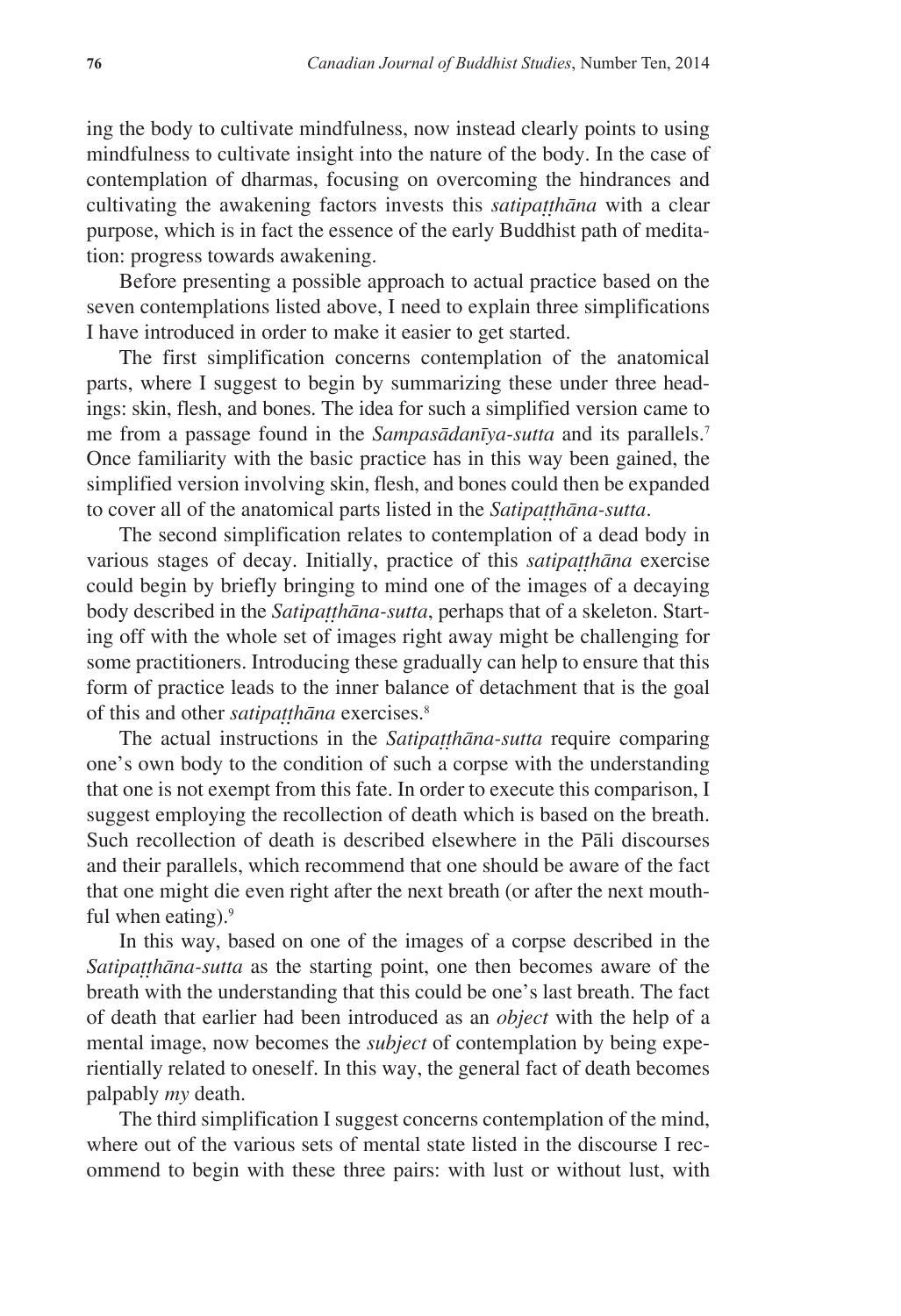anger or without anger, and with delusion or without delusion. Here, too, this is just meant as a way to get started, with progressive practice contemplation of the mind can be further developed by taking into account all of the mental states listed in the *Satipatthana-sutta*.

Another point to be mentioned is that, similar to making one's own mortality a matter of direct experience, in the case of contemplation of the anatomical parts and of the elements I recommend making these as much as possible something that is directly experienced. In order to do so, I suggest employing a systematic scanning of the body to become aware of the location where these bodily parts or qualities most prominently manifest.

#### **Practice of the Four** *Satipatthanas*

The form of practice that I nowadays practice myself and teach to others is based on awareness of the whole body in the sitting posture as a foundation for practice. This should ideally continue throughout all of one's satipatthāna meditation. Based on such embodied form of awareness as one's grounding, one then proceeds by scanning the body, being aware of the skin. This is followed by another scan being aware of the flesh, including the organs. Then another scan takes place being aware of the bones. For purposes of continuity, the first scan could be from head to feet, the second from feet to head, and the third again from head to feet. In this way a continuous form of practice results.

During each scan one is aware of the location where these bodily parts are found and, whenever possible, one also attempts to have a direct sense or feel of these three bodily parts. While at least in a general manner this will become possible with some meditative expertise, a distinct feel of each part is not required. The purpose of the practice is not to cultivate bodily sensitivity up to the point that one is able to feel each and every part of the body. Being aware in a general manner of the location is sufficient for the exercise to fulfil its purpose. This purpose is combining a grounding of mindfulness in the body with an understanding that the body is made up of these parts. In this way the insight dawns that each of these parts is important for keeping the body alive, but the notion that the body is something sensually alluring and sexually attractive is a projection of the mind.<sup>10</sup>

The simile that accompanies this exercise in the *Satipatthāna-sutta* illustrates the attitude to be cultivated in regard to these bodily parts, which should be comparable to looking at various grains in a container used for sowing. Such grains will be perceived as neither revolting nor as sensually attractive. The same neutral attitude is the aim of the exercise, where one learns to see the various parts of the body without allowing any overlay of mental projections influenced by lust, aversion, and delusion.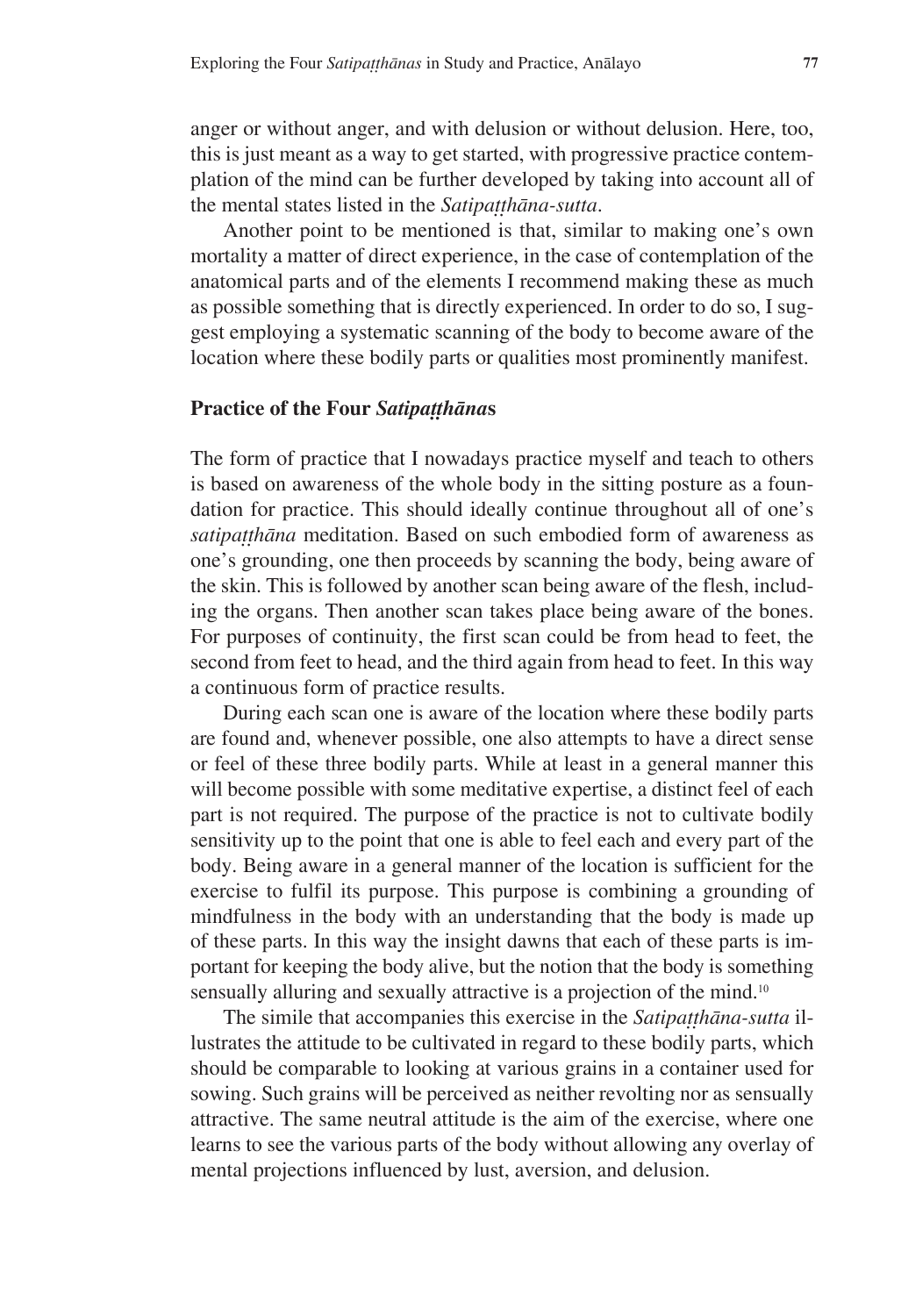The simplified version of this exercise, based on just the three parts of the skin, flesh, and bones, could be developed further in line with the canonical instructions. This could be done by proceeding from the three scans to turning awareness to the individual anatomical parts listed in the Satipatthāna-sutta, such as head hair, body hair, nails, teeth, skin, flesh, sinews, bones, bone marrow, kidneys, heart, liver, diaphragm, spleen, lungs, bowels, mesentery, contents of the stomach, faeces, bile, phlegm, pus, blood, sweat, fat, tears, grease, spittle, snot, oil of the joints, and urine.

Each time one could be aware of the location on or in the body where these parts are found, while at the same time remaining aware of the whole body in the sitting posture to preserve one's grounding in mindfulness of the body as a whole. For getting started, however, the three scans described earlier suffice.

The next contemplation, concerned with the four elements of earth, water, fire, and wind, can be undertaken through a scanning similar to that employed for skin, flesh, and bones. One scan of the whole body can be undertaken to sense hardness as the manifestation of the earth element. This is particularly evident in the bones, although some degree of hardness is found throughout the body. The next scan would then be for wetness as a manifestation of the water element.<sup>11</sup> Wetness also pervades the whole body, but is most easily discerned in the various liquids found in the fleshy parts of the body. The fire element in the form of warmth is the object of the next scan, in the sense of the different degrees of temperature in various parts of the body. This is particularly easily discernible at the skin level, although it is of course also a feature of the whole body. The final scan then takes up the wind element, representative of movement, which covers any motion of or in the body. The most prominent manifestation of motion during sitting meditation will probably be the breath.

With each of these four elements the insight dawns that this body is just the same as nature outside, not different. In short, this body is not mine. The simile that accompanies this exercise in the *Satipatthana-sutta* describes a shift of perception from seeing a complete cow to seeing its various parts placed out for sale after it has been cut up by a butcher. In the same way, a meditator learns to shift from "my body" as a compact unit to seeing merely a combination of the four elements, which are similar to outside nature.

Having become aware of the breath during contemplation of the wind element naturally leads over to recollection of death. After briefly bringing to mind one of the images of a decaying corpse described in the *Satipatthana-sutta*, whichever of these one finds most suitable, mindfulness returns to the breath, aware of the fact that this one right now might be my last breath. This effectively brings home the truth of the mortality of one's own body.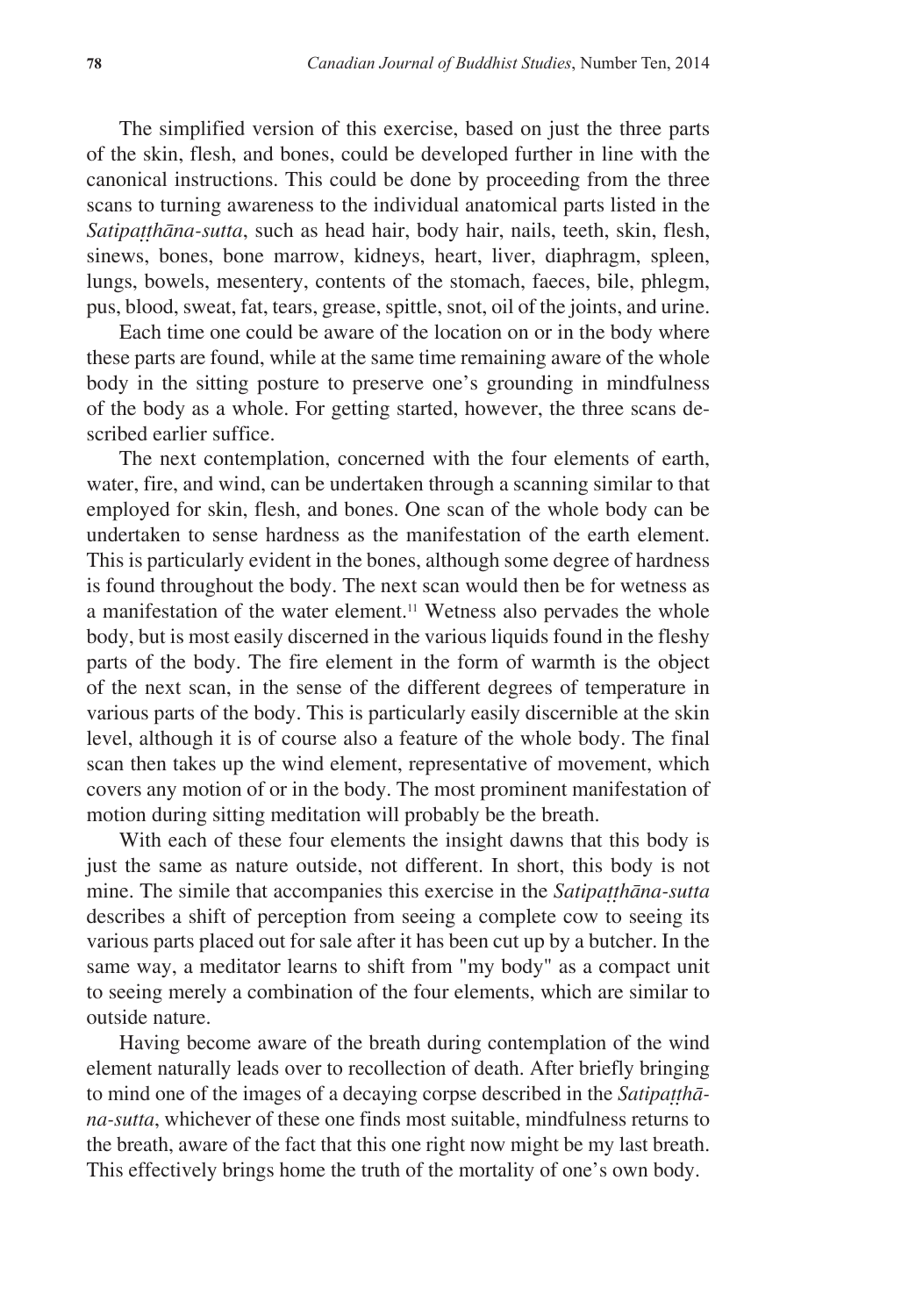In actual practice, I suggest to relate awareness of one's own mortality in particular to the inhalation. With every inhalation one is aware of the fact that this might be the last time oxygen is taken in. With each exhalation one then cultivates an attitude of letting go (thereby in fact training oneself in the attitude required when the actual time of dying comes). In case cultivating awareness of one's own mortality results in fear, putting more emphasis on the exhalations and on letting go will calm the mind and bring it back to balance. In the opposite case of having become a little sluggish, more emphasis placed on the inhalations and on the fact that this might be the last breath will energize the meditation and make one come fully alive to the present moment.

Once some familiarity has been acquired with this form of practice, the single image of a decaying corpse used at first could be expanded by adding more images, until one eventually comes to visualize, perhaps in quick succession, one's own body going through the stages of decay described in the *Satipatthāna-sutta*: bloated body, body eaten by animals, skeleton with flesh, skeleton still smeared by dried-up blood, skeleton without flesh and blood, disconnected bones here and there, bleached bones, rotten bones heaped up, and bones turning to dust. However, a brief reminder of mortality by using just one of these pictures, such as the image of a skeleton, for example, is quite sufficient to get started in this form of practice.

Feeling is that which has been sensing the different bodily parts during the scans and which has been sensing the breath. Therefore the next step naturally is to turn to feelings, the second *satipatthana*. Feelings need to be recognized as being pleasant, painful or neutral. Observation soon shows that these three types of feeling keep changing from one to the other. It becomes experientially clear that pleasure and pain do not last forever, an insight that gradually erodes the ability of feelings to trigger strong reactions.

The discourses illustrate insight into the nature of feelings with the example of various winds that blow from different directions.12 In other words, to get excited about particular feelings is about as meaningful as contending with the vicissitudes of the weather. Both are best left to run their natural course in the knowledge that they will anyway change.

The *Satipaṭthāna-sutta* further distinguishes between worldly and unworldly types of feeling. These categories become clearer when one turns to contemplation of the mind, the third *satipatthana*, which naturally follows contemplation of feelings. Worldly feelings of the pleasant, painful, and neutral type arise when the mind is with lust, with anger, or with delusion. Unworldly feelings are the same three affective types of feeling when the mind is temporarily free from lust, anger, and delusion.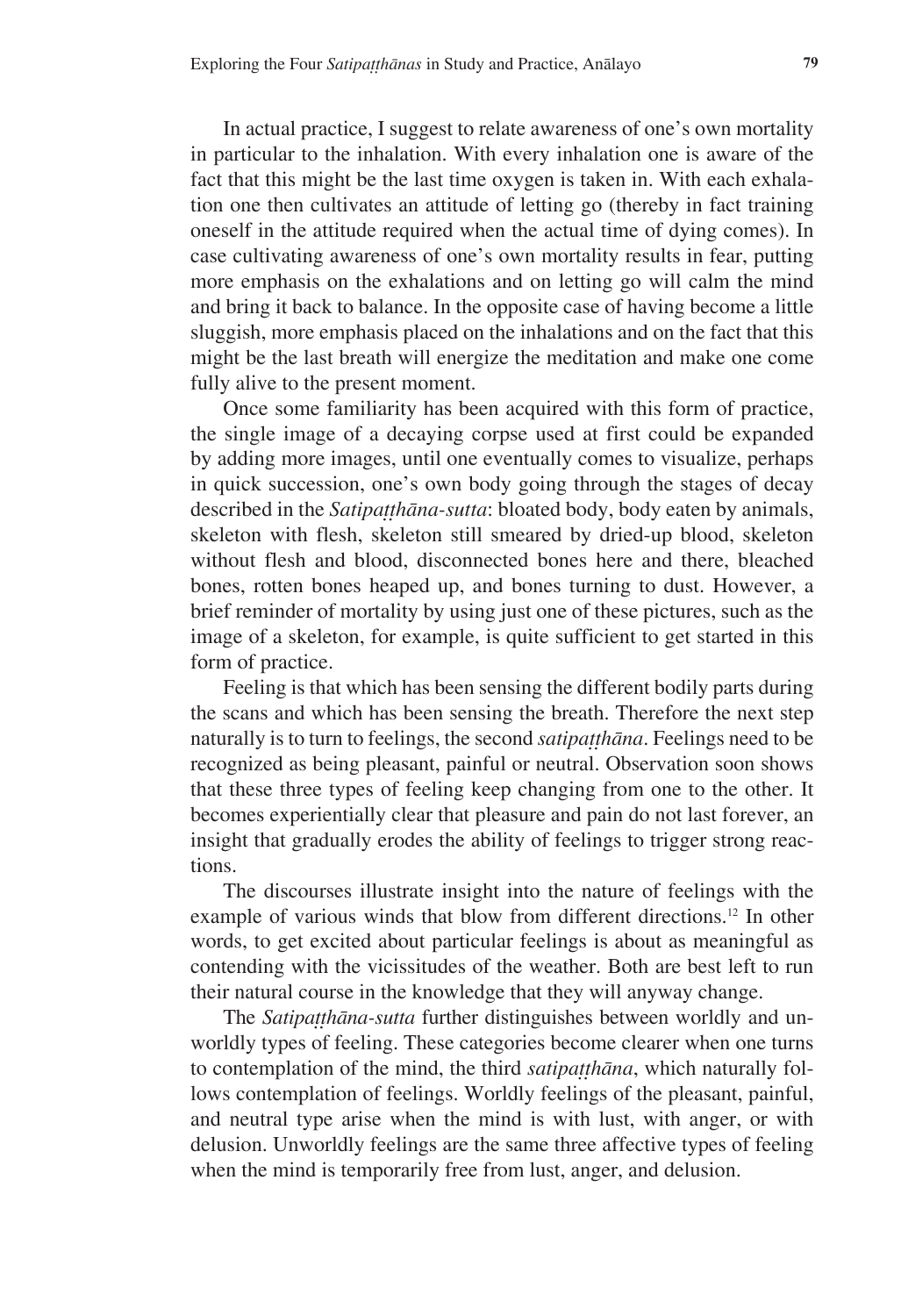Being aware of these feelings naturally leads to recognizing such states of mind. Such recognition is the indispensable foundation for proper progress on the path. Notably, this means not only knowing when lust, anger, and delusion are present, but also when they are absent. Both presence and absence are equally part of the task of contemplation of the mind. Actual practice can then proceed by turning awareness to the condition of one's own mind with the help of these three pairs:

- with lust / without lust,
- with anger / without anger,
- with delusion / without delusion.

After having become familiar with such practice, the list can be extended until it comes to cover all pairs listed in the *Satipatthana-sutta*. These also include: contracted / distracted, great / not great, surpassable / unsurpassable, concentrated / not concentrated, and liberated / not liberated.

Within an approach to the four *satipatthanas* as a unified practice, however, the states of mind that definitely need to be recognized right from the outset would be the above three pairs, as these provide the basis for a mindful distinction of feelings into worldly and unworldly types and serve to connect the second to the third *satipatthāna* in actual practice.

A simile found in the context of an account of the gradual path of practice describes the ability to recognize the different mental states listed in the *Satipatthana-sutta* with the example of looking into a mirror or a bowl with water to see the reflection of one's own face.<sup>13</sup> Just as looking into a mirror enables one to identify how one's facial appearance can be improved, looking into the mirror of one's own mind enables one to identify how the condition of this mind can be improved, namely by overcoming the hindrances and cultivating the awakening factors.

When contemplation of mind turns into contemplation of the hindrances and of the awakening factors, thereby moving into the territory of the fourth *satipatthāna*, a further refinement emerges. This refinement revolves around awareness of dependent arising (*pañicca samuppàda*). As highlighted in the *Mahàhatthipadopama-sutta* and its parallel, one who sees dependent arising sees the Dharma and one who sees the Dharma sees dependent arising.<sup>14</sup> Contemplation of dharmas applies this crucial doctrine of dependent arising to those qualities that stand at the very core of the path to liberation: the hindrances (as what needs to be overcome) and the awakening factors (as what needs to be cultivated).

In practical terms, one investigates one's own mind to see if any of the five hindrances are present. This is closely similar to contemplation of the mind; in fact a set of similes illustrates the five hindrances by taking up the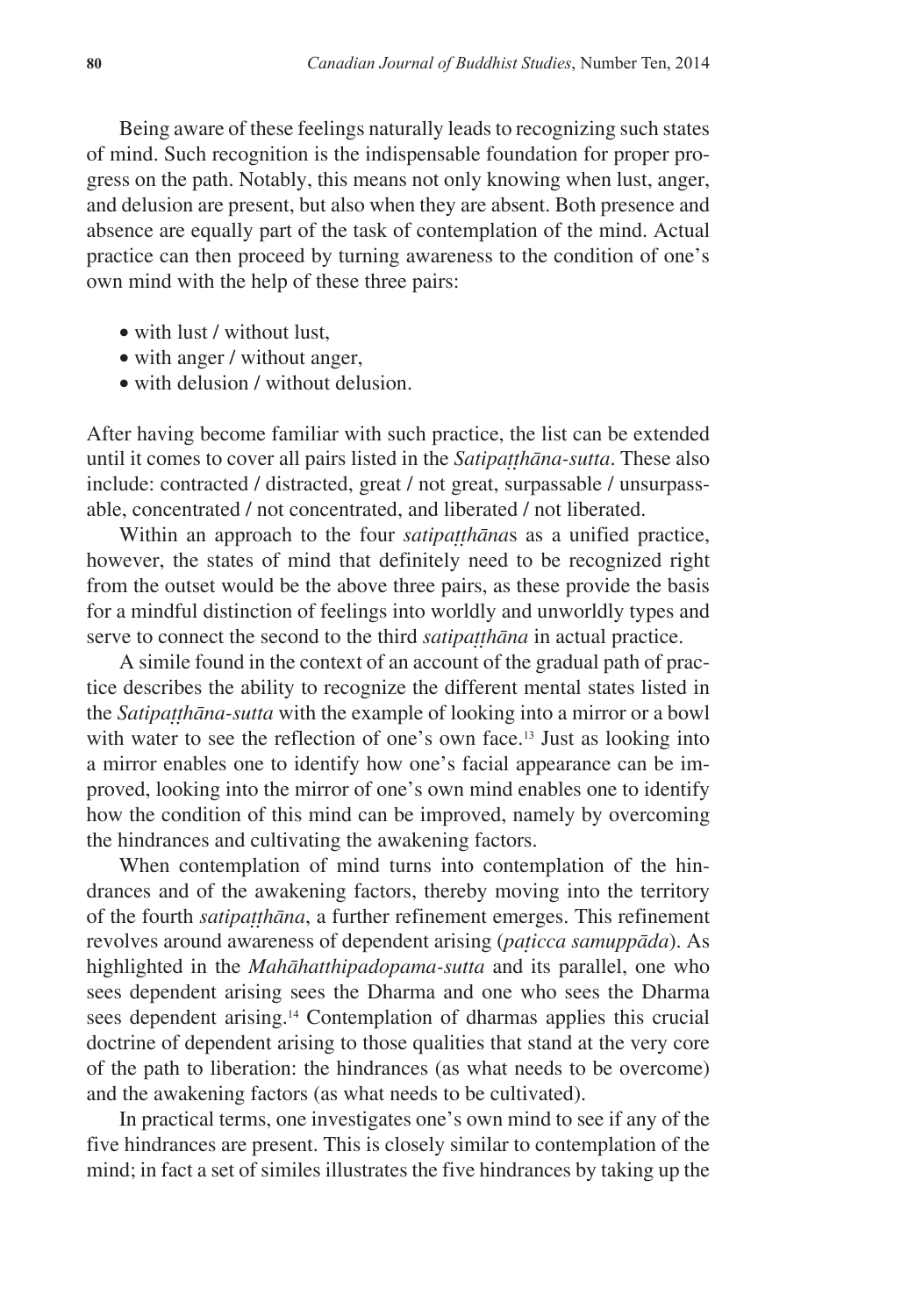imagery of looking into a bowl of water to see one's face, thereby continuing with the same imagery used in the account of the gradual path of practice in relation to contemplation of the mind. In the version of this simile relevant to the present context, each of the five hindrances renders the water unfit for presenting a proper reflection of one's face.<sup>15</sup> This happens when dye is added to the water (= sensual desire), when the water boils (= anger), when the water is overgrown by algae  $(=$  sloth-and-torpor), when the water is agitated by wind  $(=$  restlessness-and-worry), and when the water is placed into the dark (= doubt).

Together with recognizing the presence of a hindrance, one should also recognize the causes that have led to the arising of this hindrance and the causes that will lead to its removal. This is the distinctive mark of contemplation of dharmas.

Once the hindrances are temporarily overcome and the mind is free of them, this temporary condition of freedom should also be recognized. Such recognition can then become an occasion for the arousing of joy. The discourses present another set of similes that illustrates the joy one experiences when realizing that the mind is, for the time being, free from the five hindrances. This is comparable to having paid off a loan, having recovered from a disease, being released from imprisonment, being freed from slavery, and having safely completed a dangerous journey.<sup>16</sup>

This *joy* is based on having established *mindfulness*, on having *investigated* the mind when checking for the presence of a hindrance, and on having undertaken this investigation with sufficient mental *energy* to make sure that indeed no hindrance is present. The joy that has arisen in this way can become the awakening factor of joy, based as it is on mindfulness, investigation-of-dharmas, and energy. Such joy can naturally lead on to the remaining awakening factors tranquillity, concentration, and mental equipoise.

These seven mental factors need to be recognized together with the causes for their arising as well as for their further growth. In actual practice, having established mindfulness a meditator then monitors a condition of mental balance in which all of these seven awakening factors are established. In case the mind becomes slightly sluggish, one gives more importance to investigation, energy, and joy. If the mind instead becomes slightly agitated, one gives more importance to tranquillity, concentration, and equipoise.

Elsewhere the discourses highlight the importance of these seven awakening factors by comparing them to the seven treasures possessed by a universal monarch.<sup>17</sup> In the narrative of such a universal monarch, these treasures have miraculous powers. A magical wheel leads the king to a peaceful conquest of the whole world without any battle; a horse and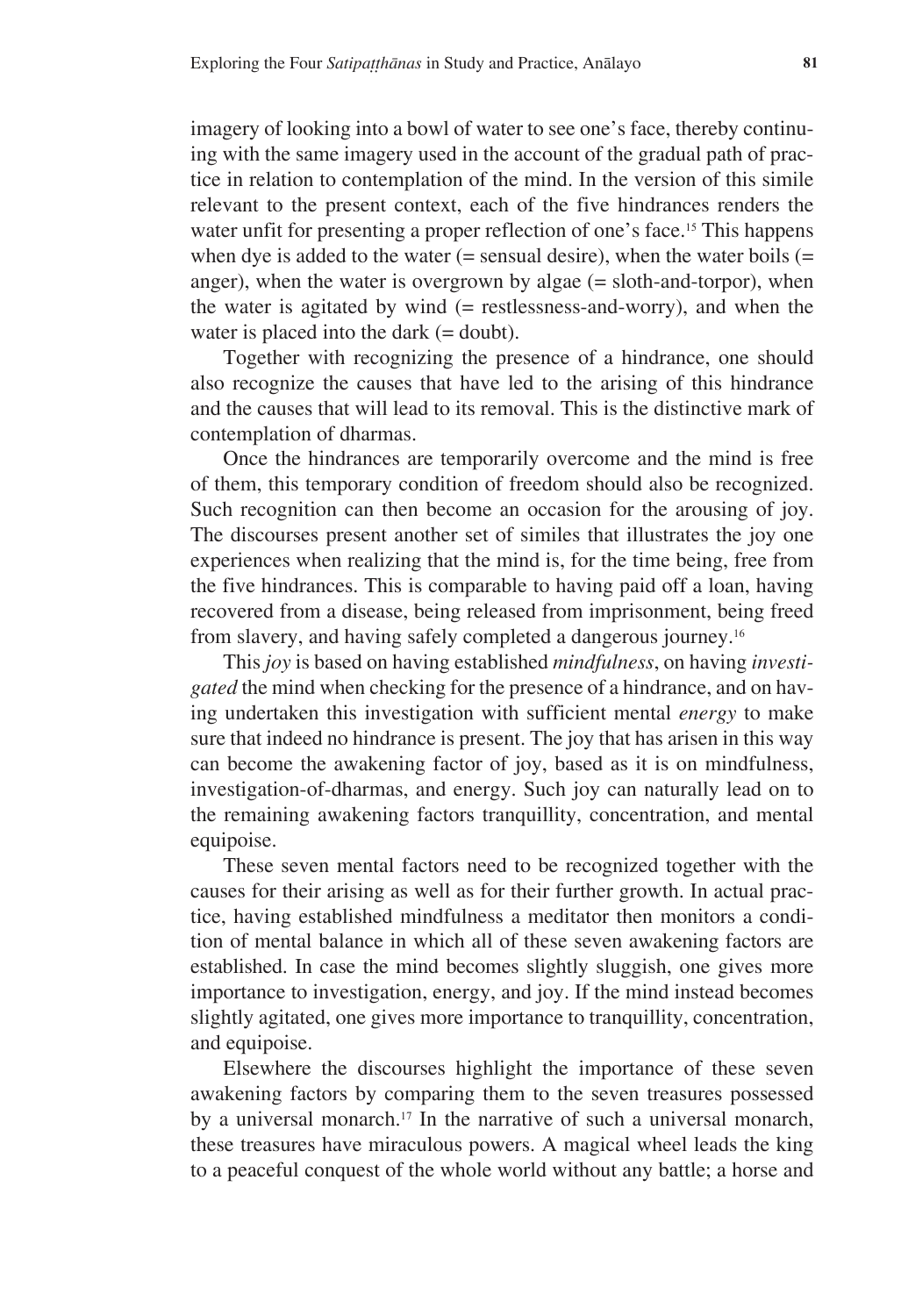an elephant that can fly take him to wherever he wishes in his worldwide realm, etc. The seven awakening factors similarly have the almost miraculous power to lead to a complete transformation of a deluded worlding into a fully liberated one.

In order for this transformation to take place, the awakening factors need to be developed in dependence on seclusion (*viveka*), dispassion (*viràga*), and cessation (*nirodha*), leading to letting go (*vossagga*). This series corresponds fairly closely to the final four steps of mindfulness of breathing in the *ânàpànasati-sutta* as a way of practicing contemplation of dharmas, which proceeds from impermanence (*anicca*) to dispassion, cessation, and giving up (*pañinissagga*).<sup>18</sup>

Applied to the mode of practice sketched above, based on a mental condition that is *secluded* from the hindrances and aware of *impermanence*, one then allows the implications of impermanence to sink into the mind and transform its affective disposition. Is it not quite meaningless to crave passionately for what is anyway going to change? Cultivating this understanding, *dispassion* unfolds. In this way one allows the flow of impermanence to wash away one's passionate attachments.

The more one becomes dispassionate and detached, the easier it is to allow things to end, to accept the fact that what is impermanent is bound to *cease*. One learns to be at ease when things end, instead of trying to hold on to them. In actual practice one directs attention in particular to the disappearance aspect in the meditative experience of change. With progressive practice one eventually learns to appreciate that cessation, instead of being frightening, is peaceful.

The mind that no longer fears the fact that everything is bound to cease becomes able to *let go*, in the sense of *giving up* any clinging and attachments. Giving up all clinging and attachments as well as letting go of any sense of "I" or "mine", one becomes ever better at dwelling independently, without clinging to anything. The practice of letting go progressively deepens until one is able to let go to such an extent that the realization of *Nibbàna* can take place.

#### **Traditional Mode of Learning and the** *Satipatthana* **Refrain**

Whereas the joining together of the four *satipatthanas* in actual practice described above was the result of the input received from academic research, the central mode of practice to be used became clear to me by relying on the traditional way of learning. This requires memorizing the relevant text. When reciting the *Satipatthāna-sutta* in Pāli from memory, I kept being struck by the fact that one particular part comes invariably again and again after each of the individual exercises. This is the part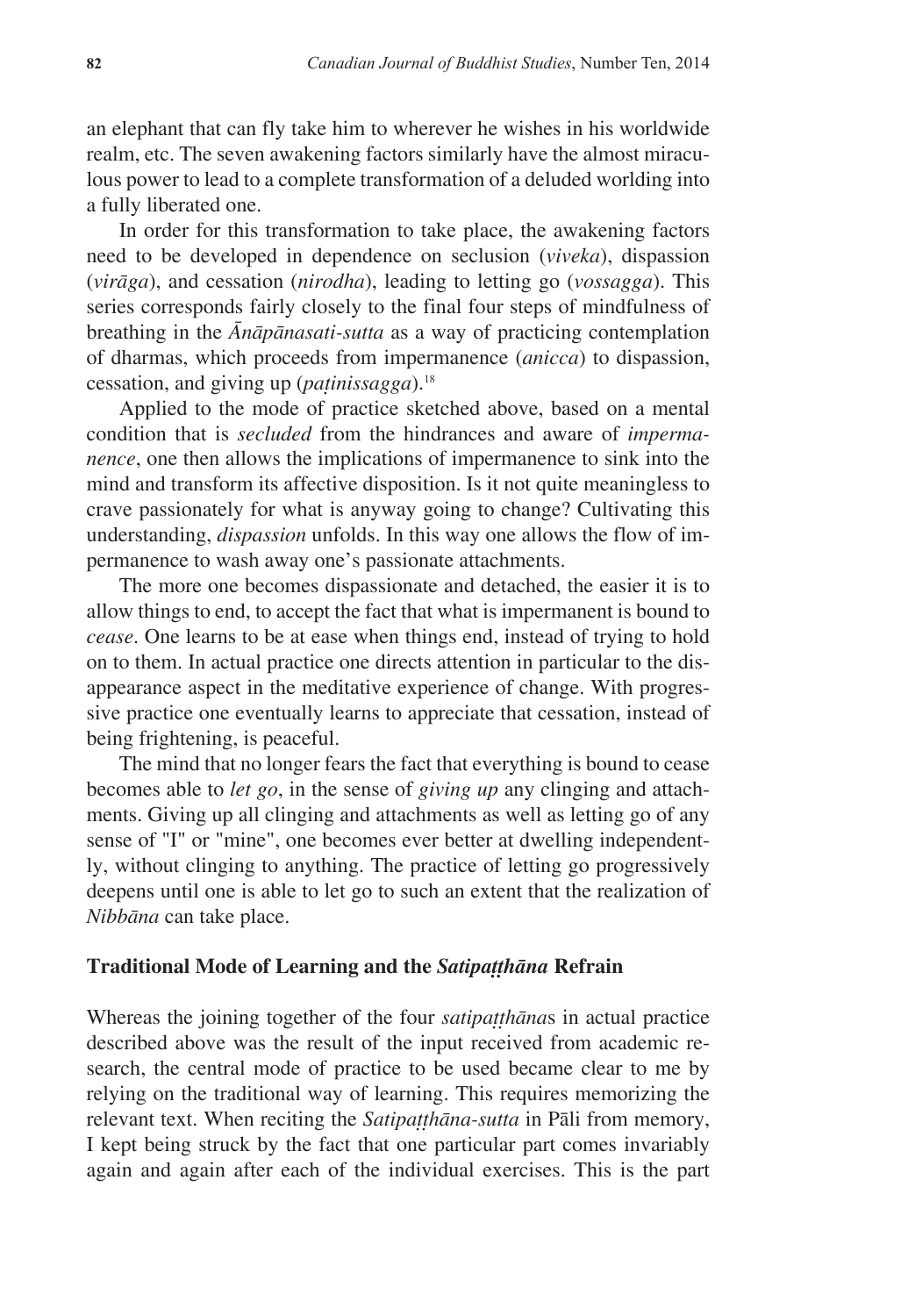which I have called "the refrain". Eventually it dawned on me that the refrain is more important than the individual exercises, even though on a mere reading this part of the discourse had not prominently caught my attention.

This refrain in the *Satipatthāna-sutta* presents four modes of practice. The first three are connected with the disjunctive particle  $v\bar{a}$ , which means "or", showing that they are alternatives. The sequence of presentation suggests to my mind that these three alternatives involve some degree of progression in that they seem to build on each other. The last of the four comes with the conjunctive particle *ca*, which means "and", showing that this part is relevant for any form of practice. The four modes of practice are:

- internally, externally, both,
- arising, passing away, both,
- mindful just for the sake of continuous knowing and awareness,
- · dwelling independently, without clinging to anything.

The first of the three alternative modes of practice speaks of contemplating internally, externally, and both. Other discourses give the impression that this reflects the need for cultivating mindfulness not only in relation to oneself, but also in relation to others.<sup>19</sup> Contemplation done internally and in relation to oneself would be the chief task during formal practice, whereas external contemplation of others would be a task more prominently required when moving out into the world. With progressive practice, both eventually coalesce and mutually support each other.

Particularly helpful for bridging the transition from silent practice to engagement with the world can be mindfulness of the body, *kàyagatà sati*. Now remaining aware when engaging in conversation or attending to various tasks in everyday life can be quite challenging. For one who has trained in an embodied form of mindfulness, in a resting of awareness on the body as a whole, however, it becomes considerably easier to maintain mindfulness in such situations. For this reason the beginning point of the practice described above, by just setting up awareness of the body as a whole before getting into any scanning, etc., is something that serves as a foundation throughout the gradual progress through the four satipatthānas. It acts as a continuous backup for mindfulness and in this same function can then become the bridge between formal practice and daily activities.

The first part of the refrain describing internal and external practice involves a doubling. According to the instructions one should dwell "in regard to *the body* contemplating *the body*" in the case of the first *satipatthāna*, a formulation used similarly for the other *satipatthānas*.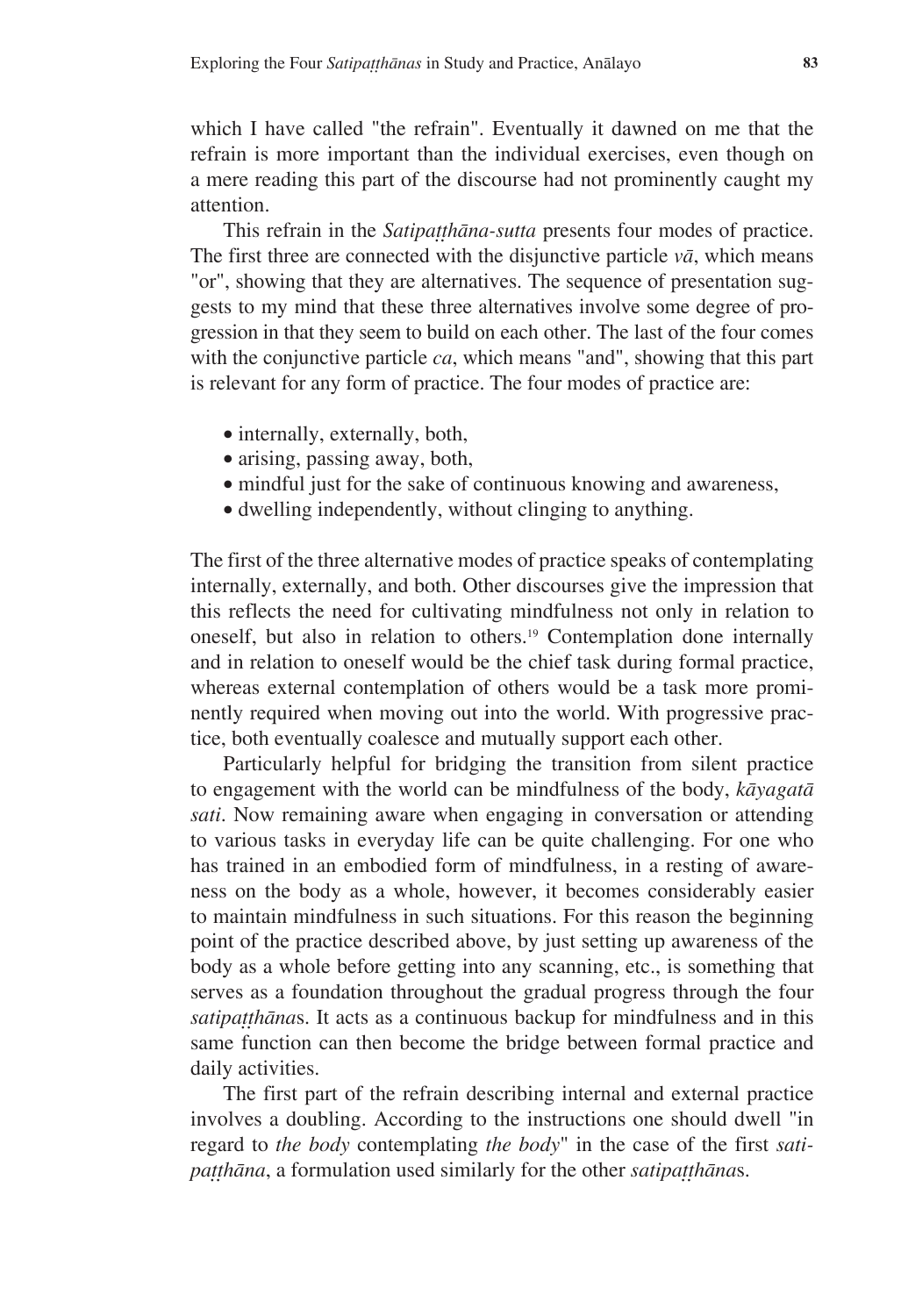Notably, the doubling of the term body (and in the same way the doubling of the terms feelings, mental states, dharmas) also introduces the individual exercises in the *Satipatthāna-sutta*. In other words, the doubling is relevant to the individual exercises and to this first part of the refrain, which can be seen to complete the instructions concerned with such doubling.

I understand this doubling of the phrase "body" (etc.) to imply that, in regard to internal and external manifestation of the body, one contemplates individual aspects of the body. These could be some of its anatomical parts or its material elements, or any out of the stages of decay. Or else one contemplates a particular type of feeling or state of mind, or else a specific hindrance or awakening factor, whether this manifests internally or externally.

Having contemplated these individual aspects of the body (as well as feelings, mental states, and dharmas) internally and externally then leads on to awareness of the body (etc.) from the viewpoint of impermanence, which is taken up in the second aspect of the refrain. This second part no longer speaks of contemplating the body in regard to the body (etc.), but rather of contemplating the nature of impermanence in the body (and in feelings, mental states, and dharmas). In other words, the instruction in this second aspect of the refrain no longer involves a doubling of the terms body, feelings, mental states, and dharmas.

In this way, whereas the first of the three modes of practice (internally/ externally) is concerned with individual aspects of the body (etc.), with the second of these three (arising/passing away) the general nature of the body (etc.) comes to the forefront. The same applies equally to feelings, mental states, and dharmas.

With this second mode of practice one moves from the individual case to the general character of all bodily and mental phenomena as processes, which are clearly discerned by contemplating arising, passing away, and both arising and passing away. Such contemplation aims at cultivating an experiential insight into impermanence. Such insight into impermanence in turn forms the basis for progress to liberation through *satipatthana* meditation.

In the case of the three body contemplations described earlier, awareness of the impermanent nature of the body naturally comes with contemplation of death. In the case of feelings and mental states (including the hindrances and the awakening factors), however, such awareness needs to be consciously encouraged. This can be done by shifting from awareness of a particular feeling or state of mind to the general characteristic of all feelings and mental events as a process, as constantly changing phenomena. Impermanence is at the outset probably more easily discerned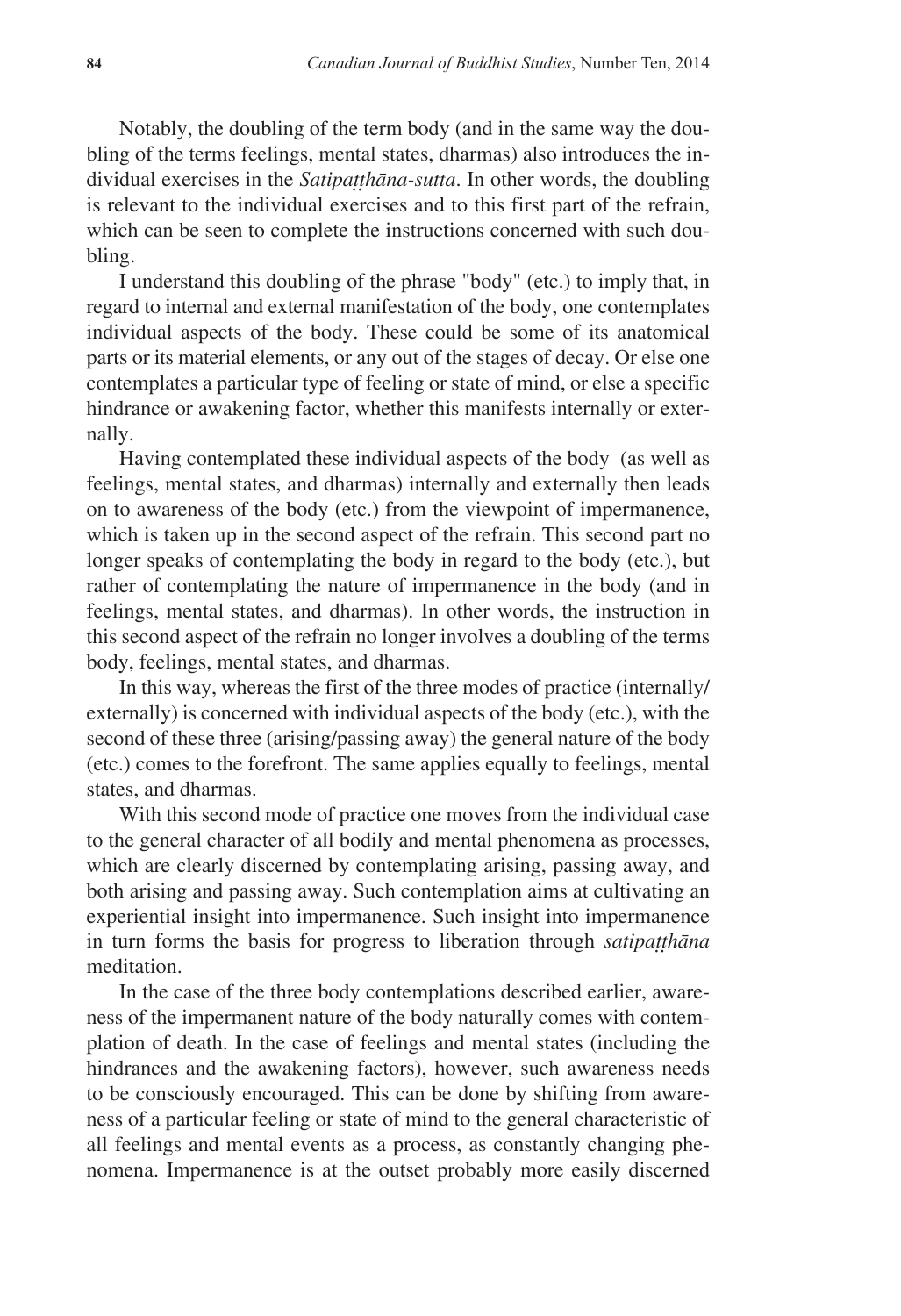with feelings, but with further practice it becomes progressively easier to be aware of the continuously changing nature of the whole of the mind.

The third of the three alternative modes of practice in the refrain speaks of just being mindful for the sake of knowing and awareness. This points to being just aware of the body, feelings, mental states, or dharmas. The third part of the refrain clearly shows that there is a place for some form of bare awareness within the *Satipatthāna-sutta*'s scheme, even though individual exercises like the contemplation of the anatomical parts involve an element of evaluation. Notably, this third mode of practice is the only part in the refrain where mindfulness, *sati*, is explicitly mentioned.

Mindfulness is also not mentioned as an active task in the individual exercises discussed above. In the case of the anatomical parts and the elements one "examines", *paccavekkhati*. In the case of the stages of decay of a dead body one "compares", *upasamharati*. For the other exercises one "knows" or "understands", *pajànàti*. These are the mental activities that serve to establish mindfulness.

Once mindfulness has been established, it can function as an awakening factor. The listing of the seven awakening factors is in fact the only instance among the individual exercises where mindfulness features at all. Even here the actual meditative task is that one "knows" or "understands", *pajànàti*, and mindfulness only occurs in the list of those qualities whose presence one should recognize, together with understanding the conditions that lead to such presence.

In sum, mindfulness is not mentioned as an active task in the individual exercises, and in the refrain mindfulness comes up only in the instruction to be just aware, merely for the sake of knowing and awareness. This makes it clear that, in the context of *satipatthana* meditation, mindfulness is not something one *does*, but rather something one *is*. The activities described in the individual exercises become *satipatthana* in as much as (and perhaps even only as long as) with their help the mental condition of mindfulness, *sati*, becomes established, *upatthita*.

In actual practice, this part of the refrain requires proceeding from the more structured mode of practice by engaging with the different exercises described earlier to a less structured form of meditation. Based on being anchored in whole body awareness one simply allows the present moment to unfold naturally, just being receptively aware of the flow of experience in whatever way it manifests itself, without choosing or rejecting, just remaining balanced and aware.

According to the fourth mode of practice described in the refrain, which is relevant to any *satipatthāna* meditation, one should proceed dwelling independently, without clinging to anything. This is perhaps the most important instruction in the entire discourse. The attitude it depicts is rel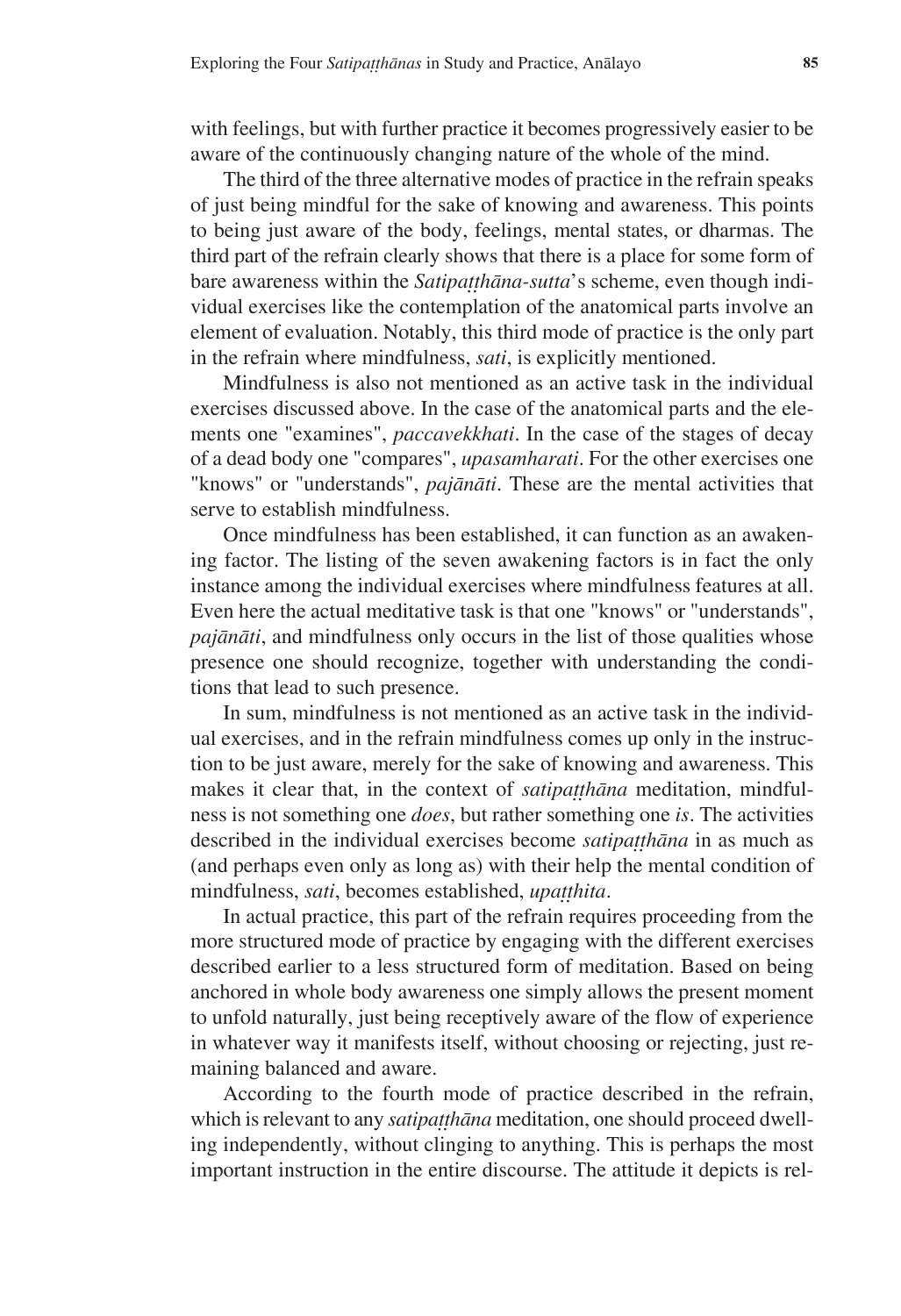evant throughout, being something to be maintained and cultivated with all forms of *satipatthāna* practice.

Within the somewhat gradual build-up that can be discerned from a closer study of the four modes of practice described in the refrain, the ability to dwell independently and without clinging comes as a natural result of the somewhat bare form of awareness described in the preceding section of the refrain. This is *satipatthana* at its best, when mindfulness is well established just for the sake of remaining aware and comes together with an inner attitude of independence from clinging to anything.

#### The Definition and the Refrain in the *Satipatthana-sutta*

The four aspects of the refrain nicely match four basic qualities described at the start of the *Satipatthana-sutta* in a part I have called the "definition". This definition mentions the following four qualities:

- diligent,
- clearly knowing,
- mindful.
- · free from desires and discontent with regard to the world.

All four qualities are of course required throughout, but they can nevertheless be seen to relate to the four aspects of the refrain. Being diligent, *àtàpã*, literally "ardent", means to really keep at it, being so interested and keen on the practice that one becomes able to continue *satipatthana* internally and externally, in formal sittings and during everyday activities.

Clearly knowing or clear comprehension, *sampajàna*, points to the insight dimension in the cultivation of *satipatthana* and the growth of wisdom. This is precisely what contemplating of arising and passing away is about: clearly knowing and comprehending impermanence.

Mindfulness, obviously required throughout, fully comes into its own with awareness practiced just for the sake of remaining aware.

Remaining free from desires and discontent with regard to the world matches dwelling independently, without clinging to anything.

The resulting correlations could be seen as depicting the essence of satipatthāna meditation in four complementary facets, which would be:

- · diligently contemplate internally and externally,
- · clearly know arising and passing away,
- · be mindful just for the sake of continuous knowing and awareness,
- · remain free from desires and discontent so as to dwell independently, without clinging to anything.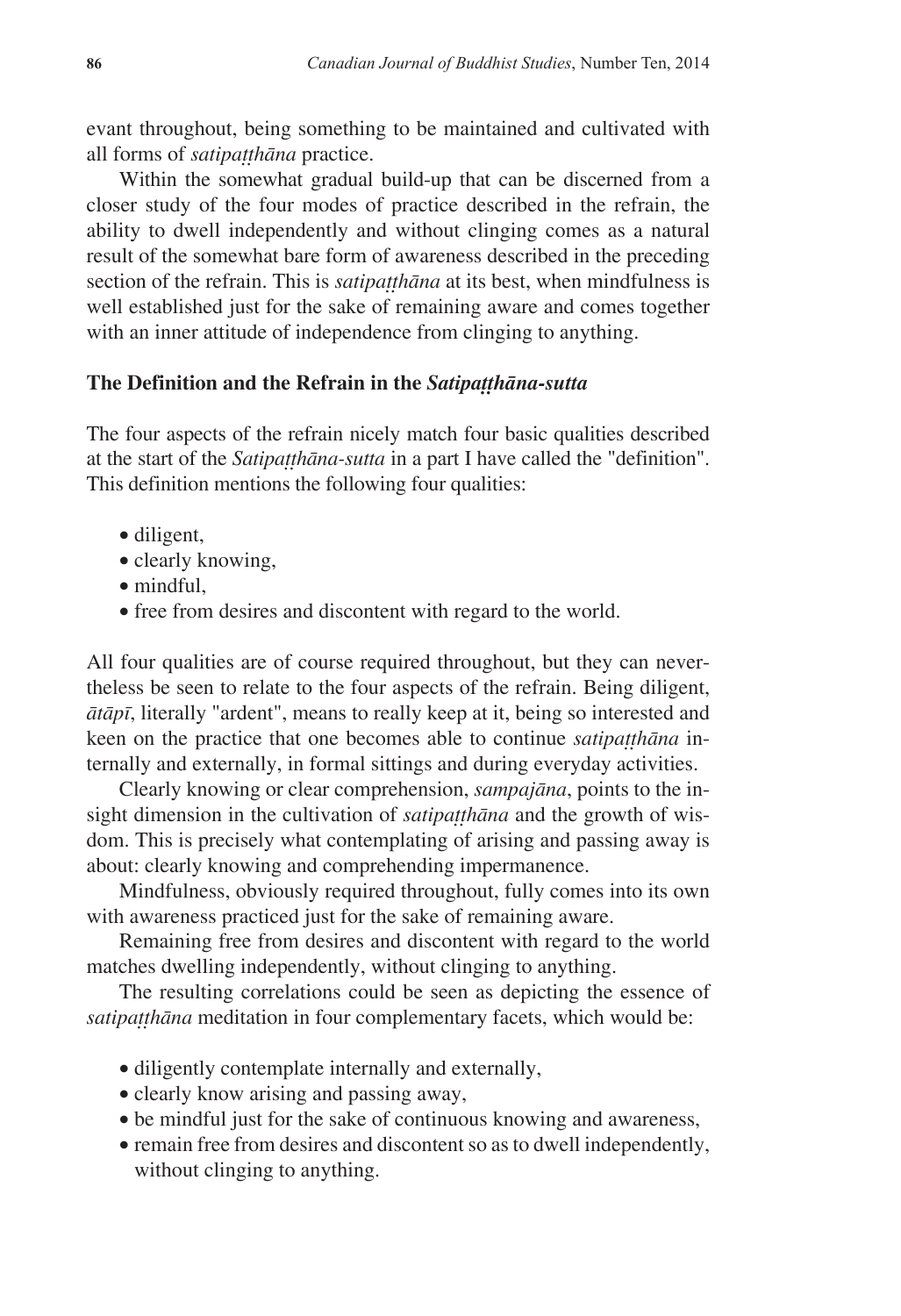This offers a succinct formulation of the gist of *satipatthāna* meditation relevant to formal practice just as much as to everyday life. To summarize even further, a single phrase could be used, such as, for example: "keep calmly knowing change".<sup>20</sup> Here "keep" represents diligently contemplating internally and externally; "calmly" stands for remaining free from desires and discontent so as to dwell independently, without clinging to anything; and "knowing change" points to clearly knowing arising and passing away as a basis for being mindful just for the sake of continuous knowing and awareness.

#### **Mindfulness of the Body**

Central to a practical implementation of the above or any other mode of *satipatthāna* meditation is of course the quality of mindfulness itself. Helpful indications for understanding the early Buddhist notion of mindfulness can be found in a passage in the *Dvedhàvitakka-sutta* and its parallel.21 This passage describes a cowherd who during the time when the crop is ripe has to watch the cows closely to prevent them from straying into the fields. But once the crop is harvested, he no longer needs to act in this way. According to the *Dvedhàvitakka-sutta* and its parallel, all he needs to do is to be mindful of the cows. This image suggests a mental attitude of being receptively aware without interfering.

The presentation in the *Dvedhàvitakka-sutta* and its parallel confirms the indication from the *Satipatthana-sutta*, where mindfulness is not an activity in itself. Instead, activities like examining, comparing, and knowing or understanding are the tasks during *satipatthana* meditation. It is with the help of these activities that *sati* becomes established.

Another helpful passage relates a broad form of awareness to mindfulness of the body. This is found in the *Mahātaṇhāsankhaya-sutta* and its parallel, which describe a narrow state of mind when one is without mindfulness of the body. This stands in contrast to a state of mind that is broad, which comes precisely when one has mindfulness of the body.<sup>22</sup> In my understanding, such a broad and openly receptive form of awareness that is based on being mindful of the body as a whole is a key for successful practice.<sup>23</sup>

The anchoring function of mindfulness of the body, *kàyagatà sati*, finds illustration in a simile. This simile describes six different animals, each of which is bound by a leash and these leashes are bound together in the middle by a knot.<sup>24</sup> Each of the animals tries to escape in a different direction. The strongest one drags the others along until getting tired and another takes over, dragging the others along in a different direction.

The situation changes once a firm post is placed in the middle and the leashes of the six animals are tied to this post. However much any of the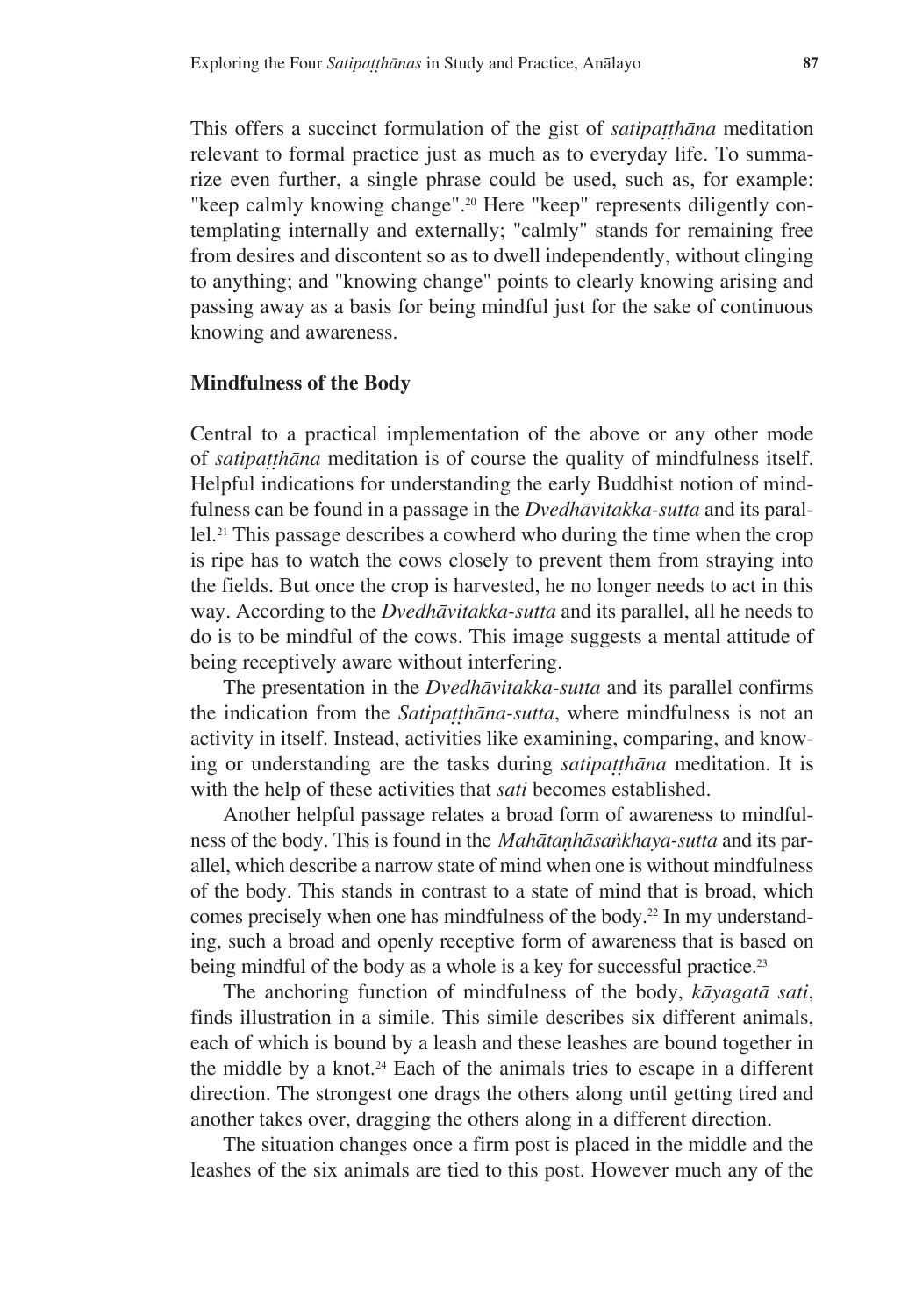animals pulls, the post remains firm. Eventually the six animals will stop pulling in this or that direction and simply stay or lie down beside the post.

The six animals represent the six senses, the post stands for mindfulness of the body. This simile illustrates how *kàyagatà satã* can serve as a strong post for countering distraction by way of any of the six senses. The strength with which any of these six "animals" can pull the mind off in various ways can at times be remarkable. But with *kàyagatà sati* it becomes possible to remain stable amidst whatever commotion takes place around one.

The help mindfulness of the body can offer in this respect became clear to me from my own experience, which I would like to relate briefly by way of illustration. When I was still living in Sri Lanka and was running a little meditation centre on the outskirts of Kandy, I used to go begging food every morning. This is a traditional practice of monastics, described in the early texts and still maintained in most Theravàda countries nowadays. In the early morning one goes out barefooted and with eyes downcast, silently walking until someone offers some food. One stops and receives it, perhaps gives a little blessing, and then resumes the silent walk.

Going out begging is a meditative activity, but at the same time it is different from sitting all alone in one's hut or under a tree to meditate. To be out on the roads begging food exemplifies the challenges we all face when moving from formal practice to everyday situations. In order to continue with awareness when going out to beg, I tried to employ mindfulness of breathing. I decided to make a determined effort to keep very closely aware of each breath during my alms round. One day I did this with very firm determination. I was indeed quite successful in catching every single breath for a considerable duration of time. However, soon enough I realized that I was walking the wrong road. This was the first (and last) time in about eight years of staying in that place that I took the wrong road.

I thought I had been so mindful. How come being so very mindful of the breath I had taken the wrong road? Actually the problem was that I had been concentrating too much. The focus of the mind had been too narrow; therefore what was outside of that area of focus was no longer clearly registered. I had been somewhat like a horse with blinkers. Still able to walk and hold on to my bowl, but no longer with that breadth of mind that oversees the whole situation and recognizes which way to proceed.

Reconsidering the *ânàpànasati-sutta* in the light of this experience I realized that it does not present mindfulness of breathing as something to be done during everyday activities. Instead, the discourse recommends a forest, the root of a tree or an empty place for those engaging in the practice of mindfulness of breathing. The same holds for the *Satipatthanasutta*, which also introduces mindfulness of breathing as something done in a secluded setting.25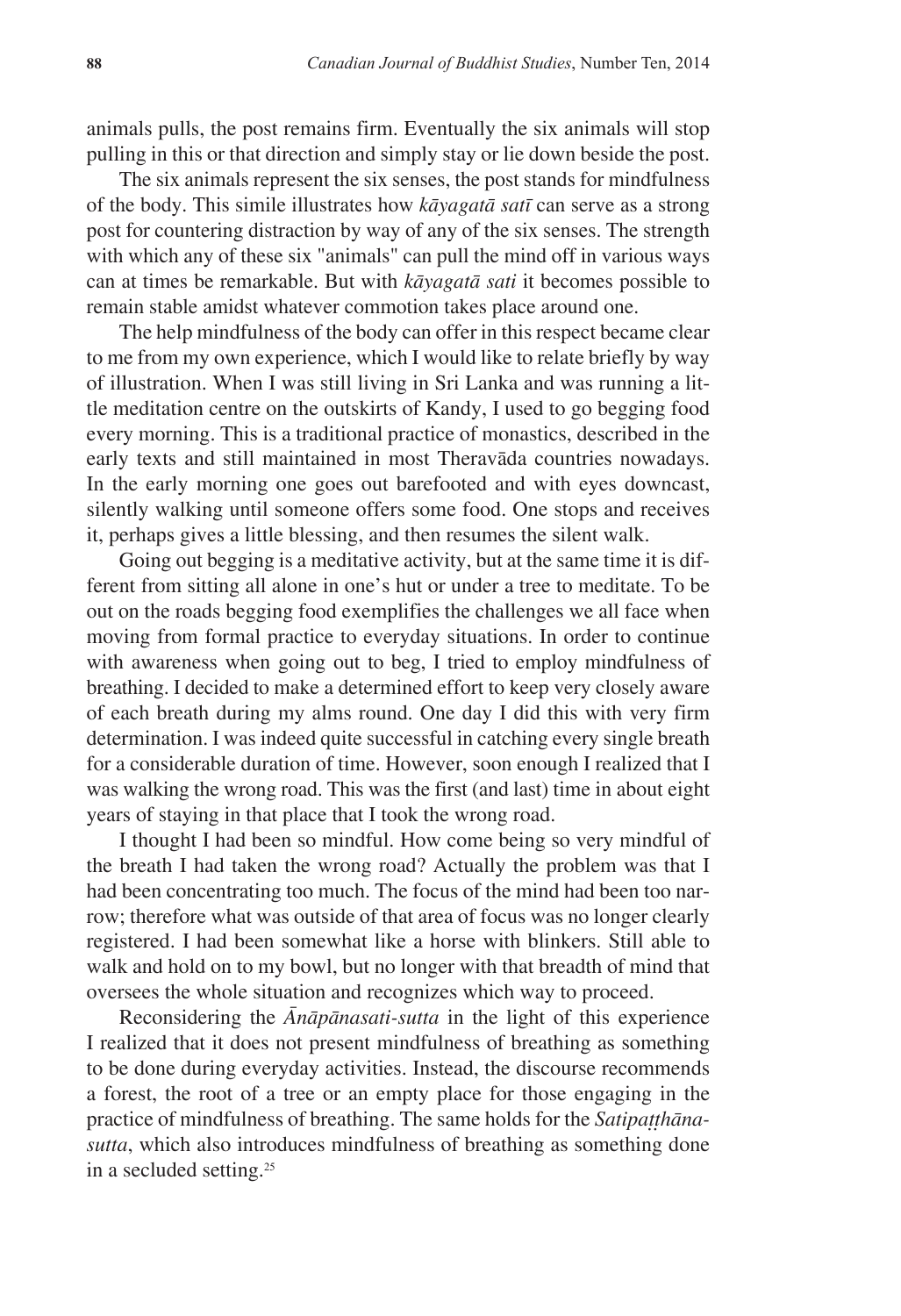So I let be the breath and tried instead to just be aware in a general manner while going begging. I no longer missed the road and got my food alright, but I easily got distracted. My situation was similar to those six animals that are bound to each other, being dragged here and there. Although for a little while I thought I was aware of what happened, it soon became clear that in actual truth I was not really being mindful. I was, to be honest, merely pretending to myself to be mindful.

In the first case my mind had been too narrowly focused and thereby lost track of what I was actually doing, in the second case my mind lacked a reference point for preventing it from succumbing to distraction. Expressed in Buddhist doctrinal terminology, in the first case I had given too much emphasis to concentration (*samàdhi*) instead of just being openly and receptively mindful. In the second case I of course had attention (*manasikàra*) while going begging ― in fact attention is something that is present in any state of mind and without some degree of attention I would not have been able to walk the right road — but I was not really established in being mindful (*sati*).

The solution I eventually found is precisely what the simile of the six animals suggests, namely mindfulness of the body as a strong post. This does provide an anchoring in the present moment strong enough to enable remaining centred with anything that happens. The whole body is so broad an object that it does not encourage a narrow focus and thus naturally fosters a broad form of awareness, as described in the *Mahātanhāsankhayasutta* and its parallel. At the same time, the whole body does provide a support for establishing mindfulness, instead of leaving one to try to remain aware (or in my case, to pretend to remain aware) without any kind of support or reference point.

Simply remaining with receptive awareness is in my reading of the *satipatthāna* refrain a developed form of practice that has its place as the third of the three alternative modes described in this part of the *Satipatthana-sutta*. The first of the three alternative modes is internal and external contemplation. For cultivating the external dimension of *satipatthāna*, bare awareness on its own may not suffice.

This is not to say that a gifted meditator could not be able to remain effortlessly aware without any support, or else be capable of continuing various activities while remaining mindful of the breath. My point is only that this is not easily accomplished and for those who, like myself, find this difficult, an easy alternative described in the early discourses is mindfulness of the body, *kàyagatà sati*. This is why in the above practice model I recommend that *kàyagatà sati* as an embodied form of mindfulness remains as a basis for moving through the different *satipatthana* exercises. This is the "strong post" that is capable of taming the six different animals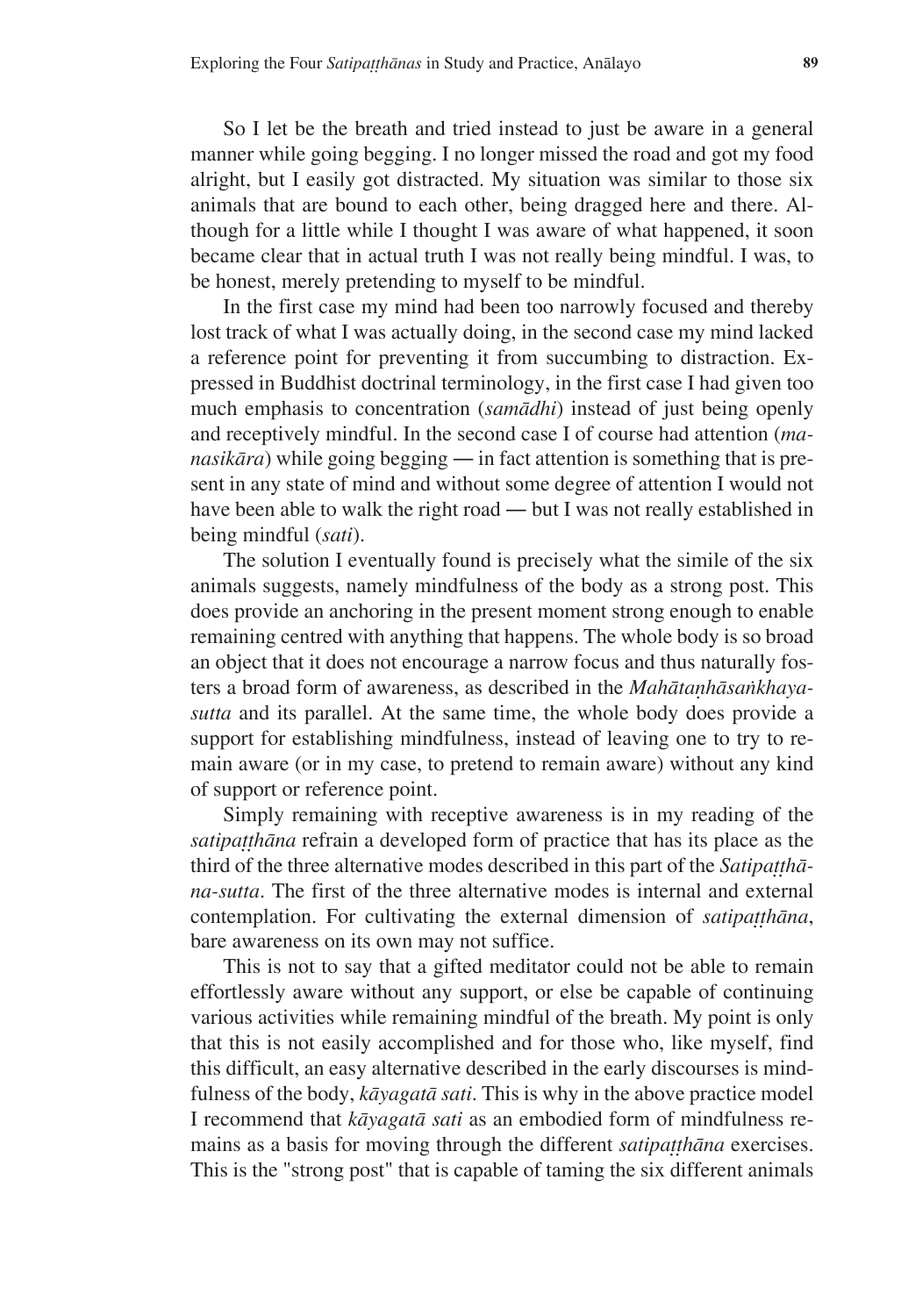in the simile mentioned earlier. In this way the practice of the four *satipaṭṭhānas* delineated in this article continues to strengthen this strong post of *kàyagatà sati* that serves as an ever-ready anchoring in daily life situations.

#### **Conclusion**

With the above-described form of practice I feel I have been able to find a solution for what I perceived as a basic challenge, mentioned at the outset of this article, namely to find a way of practice that brings together all four *satipatthānas* in a way that is comparable to the sixth and eighth factors of the noble eightfold path, right effort and right concentration.

Similar to the way the four right efforts and the four absorptions that make up right concentration complement and build on each other, each of the four *satipatthanas* can in this way complement and build on the others. Contemplation of the body builds up an embodied form of awareness that serves as a foundation and continuous reference point for practice of the other three *satipaṭṭhānas*. The detachment cultivated with contemplation of the anatomical parts continues with contemplation of feelings as the very place where detachment needs to be strengthened in order to prevent the arising of craving. The basic insight into the not-self nature of the body developed through contemplation of the elements deepens with contemplation of mental states, making it clear that body and mind are equally devoid of a self. Facing one's own mortality through the third body contemplation makes one come fully alive to the present moment, thereby fostering in particular mindfulness that is well-established in the here and now as a basis for cultivating the other awakening factors.

Having trained in physically sensing the body with the three exercises in the first *satipaṭṭhāna* finds its natural complement in turning awareness to feeling itself, which in turn leads via the distinction between worldly and unworldly types of feelings to contemplation of mental states, inculcating the ability to sense the arising of unwholesomeness even before it has fully manifested in the mind. Contemplation of the mind finds a further refinement in recognition of the hindrances as a basis for emerging from them and then being able to cultivate the awakening factors.

The activities involved in the above-delineated form of *satipatthana* meditation gradually gain in depth and refinement. With the body contemplations one "examines", *paccavekkhati*, and "compares", *upasamharati*. These are activities that are somewhat more active and which do involve some degree of evaluation. With the next two *satipatthānas* practice becomes more refined and less active, in that now one just "knows" or "understands", *pajànàti*. Such less evaluative and more receptive know-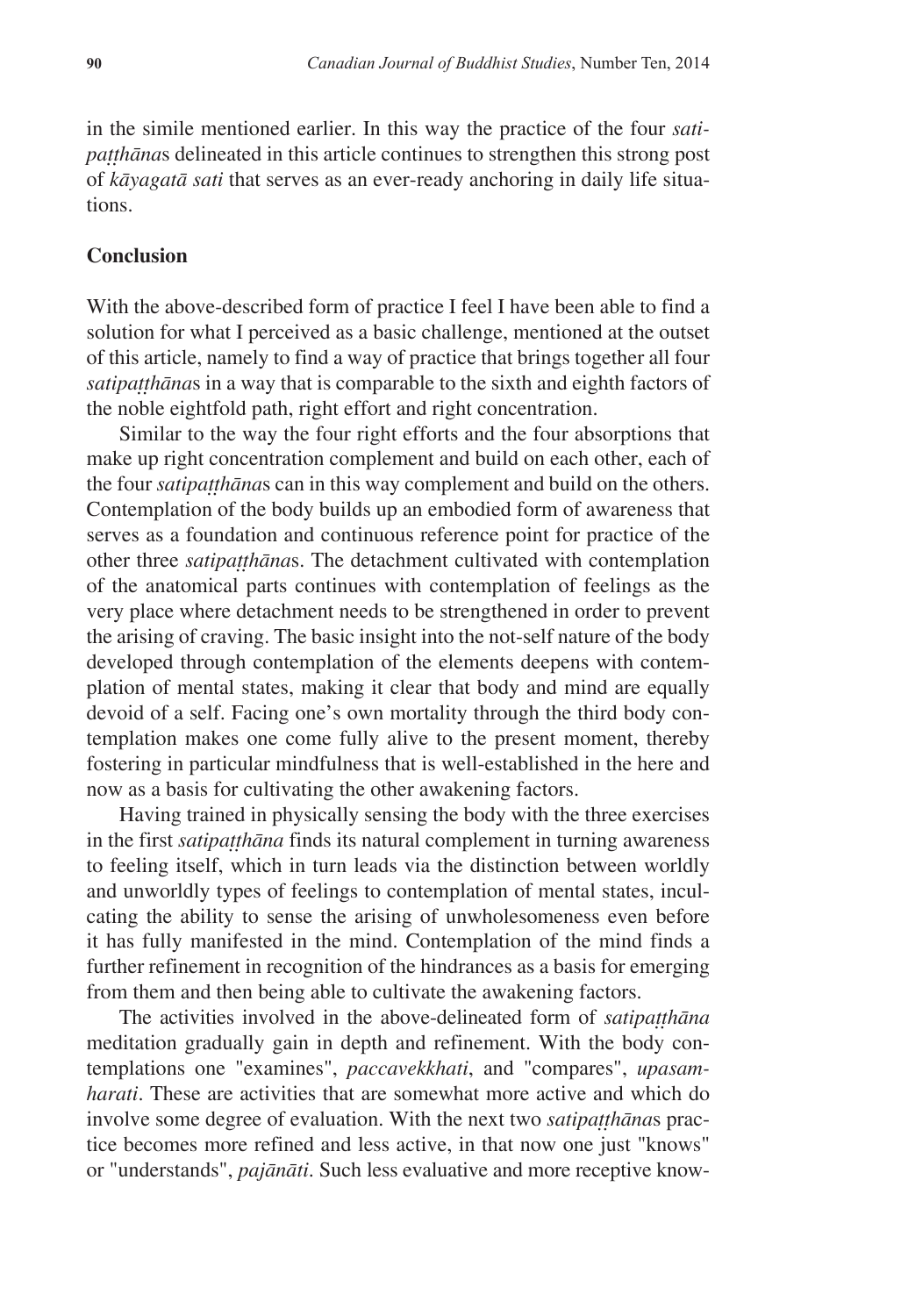ing then acquires additional depth of comprehension with the fourth *satipaṭṭhāna*, where clear recognition of the hindrances or the awakening factors comes in combination with a clear vision of their conditionality.

Undertaken in this way, *satipatthāna* meditation brings to maturity insight into the three characteristics, weaving together impermanence, *dukkha*, and not self in a way that eventually also comprises direct insight into dependent arising with the fourth *satipatthana*. In addition, a relationship to the cardinal teaching of the four noble truths can also be discerned.

Here the three contemplations of the body in particular drive home the truth of *dukkha*, the fact that the body is not able to provide true and lasting satisfaction. The second *satipaṭṭhāna* then puts the spotlight on the very place where *dukkha* arises, namely feeling as what can, but does not have to, lead to craving. One aspect of contemplation of mind is to recognize when defilements are at least temporarily absent. Being aware of such a state of mind gives a foretaste of the final goal of permanent freedom from defilements, which is the theme of the third truth in terms of the cessation of *dukkha*. Finally overcoming the hindrances to cultivate the awakening factors stands at the very core of the path to the cessation of *dukkha*, which corresponds to the fourth truth.

In this way, the above-described mode of practice as the result of combining academic research, traditional ways of learning, and personal experience, brings together the four *satipatthānas* into a continuous and harmonious form of meditation practice that directly cultivates key aspects of liberating insight in early Buddhist thought.

Needless to say, the above is not meant to stipulate the only possible way of understanding mindfulness, nor is the mode of *satipatthana* meditation I have depicted the only one that is able to do justice to the instructions in the discourse. Instead, what I have presented here is merely one possible way of going about such practice. Simply put, this approach emphasizes continuity of whole body awareness as a basis for proceeding through the four *satipatthanas* in such a way that one dwells independently, without clinging to anything.

> Those who always undertake Mindfulness of the body well Do not engage in what should not be done, Persevering in doing what should be done, Being mindful and clearly knowing, Their influxes come to an end.<sup>26</sup>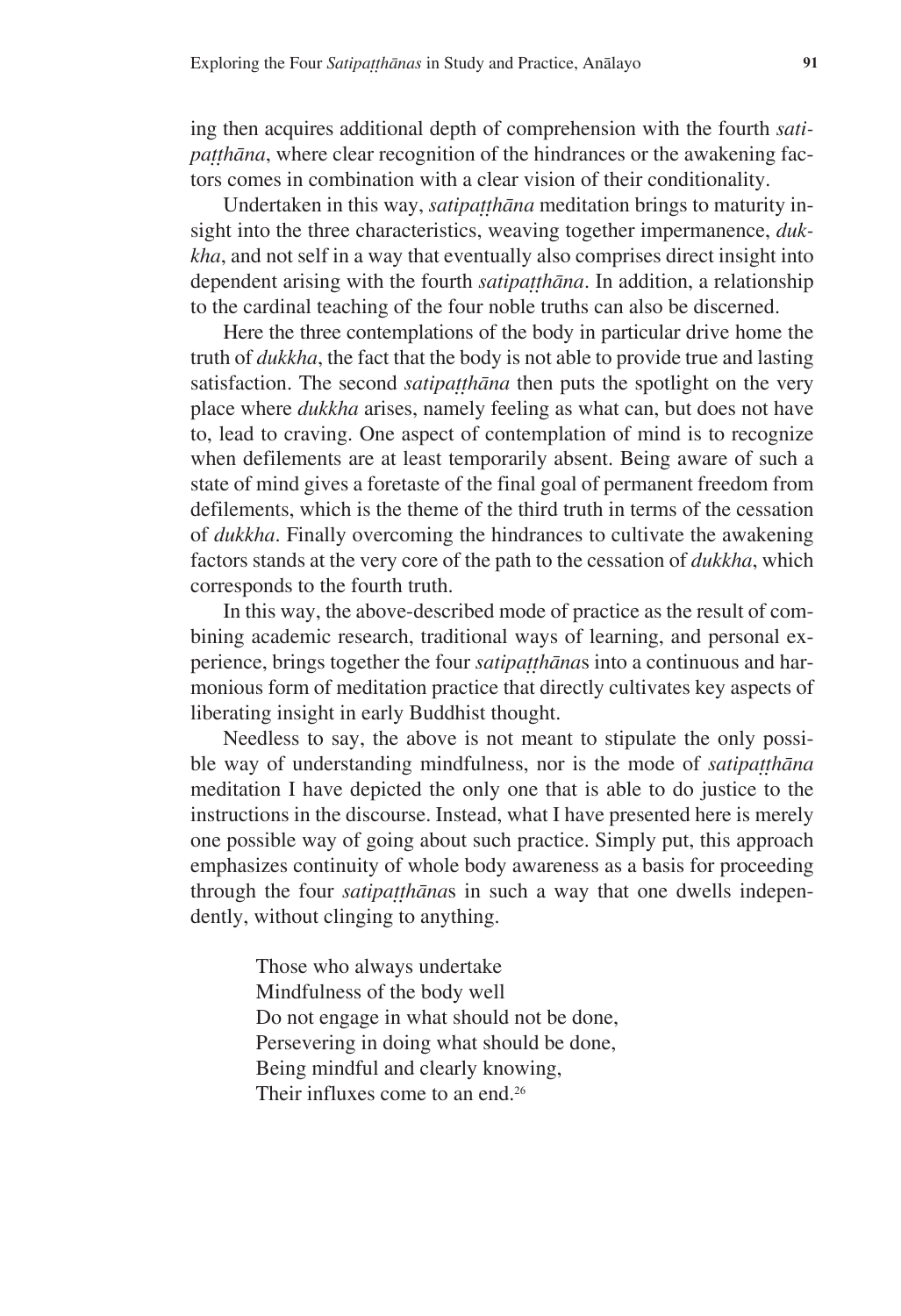### **Abbreviations**

| AN        | Anguttara-nikāya         |
|-----------|--------------------------|
| D         | Derge edition            |
| DĀ        | Dirgha-āgama $(T 1)$     |
| Dhp       | Dhammapada               |
| DN        | Dīgha-nikāya             |
| EĀ        | Ekottarika-āgama (T 125) |
| <b>MA</b> | $Madhyama-āgama (T 26)$  |
| <b>MN</b> | Majjhima-nikāya          |
| Q         | Peking edition           |
| SĀ        | Samyukta-āgama (T 99)    |
| <b>SN</b> | Samyutta-nikāya          |
| T         | Taishō edition           |
| Th        | Theragāthā               |
| Vibh      | Vibhanga                 |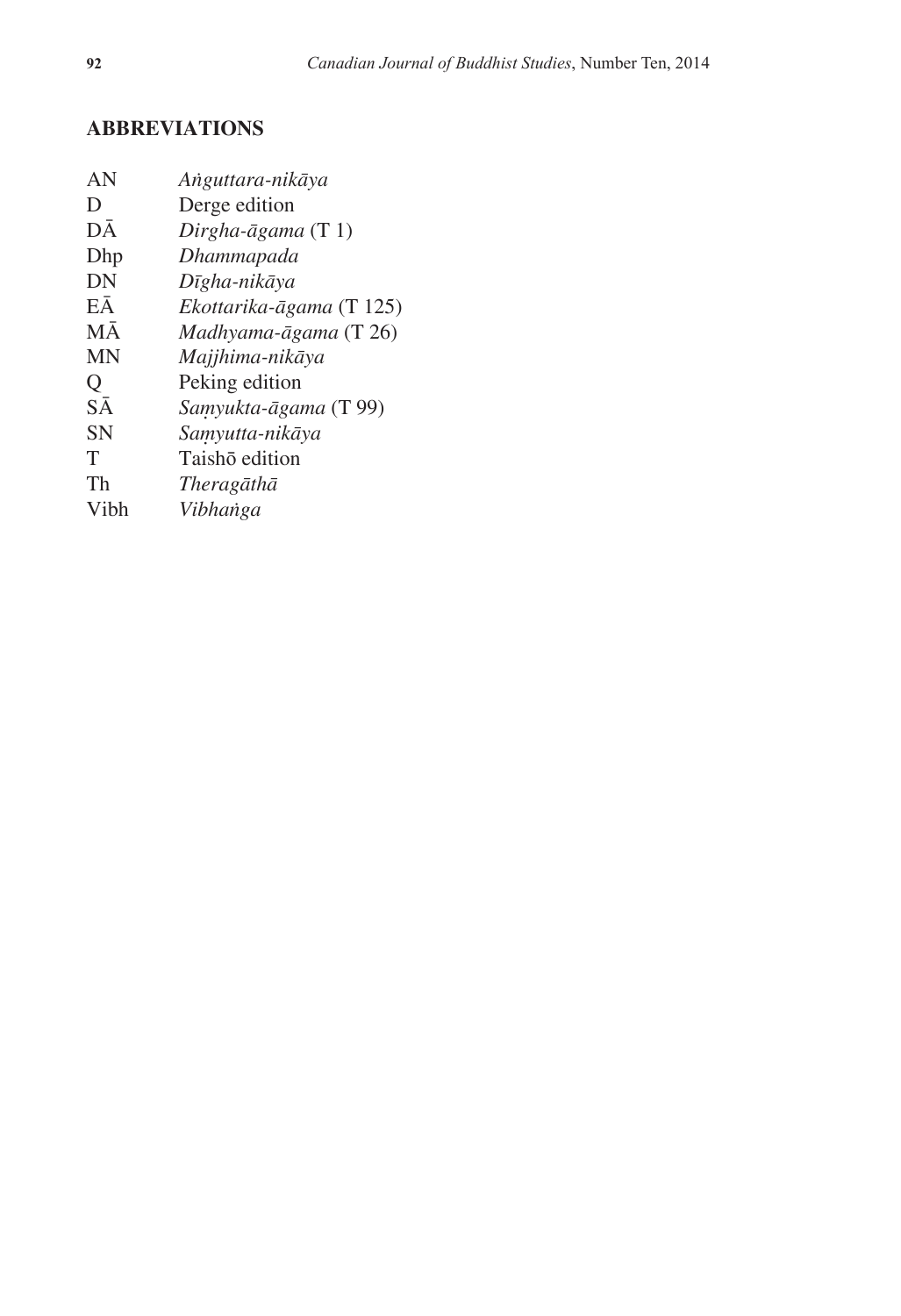#### **Bibliography**

- Anālayo 2003: Satipatthāna, The Direct Path to Realization, Birmingham: Windhorse.
- Anàlayo 2009: "Vossagga", in *Encyclopaedia of Buddhism*, W.G. Weeraratne (ed.), 8.3: 725–728, Sri Lanka: Department of Buddhist Affairs.
- Anālayo 2013: Perspectives on Satipatthāna, Cambridge: Windhorse.
- Anàlayo 2014: "The Mass Suicide of Monks in Discourse and Vinaya Literature", Journal of the Oxford Centre for Buddhist Studies, 7: 11-55.
- Anàlayo 2015: "Memento Mori: Recollection of Death in Early Buddhist Meditation" (forthcoming).
- Bodhi, Bhikkhu 1993: *A Comprehensive Manual of Abhidhamma*, *The Abhidhammattha Sangaha of âcariya Anuruddha*, Kandy: Buddhist Publication Society.
- Bodhi, Bhikkhu 2000: *The Connected Discourses of the Buddha, A New Translation of the Samyutta Nikāya*, Boston: Wisdom Publications.
- Bodhi, Bhikkhu 2012: *The Numerical Discourses of the Buddha, A Translation of the Aïguttara Nikàya*, Boston: Wisdom Publications.
- Gnoli, Raniero 1978 (vol. 2): The Gilgit Manuscript of the Sangha*bhedavastu, Being the 17th and Last Section of the Vinaya of the Målasarvàstivàdin*, Rome: Istituto Italiano per il Medio ed Estremo Oriente.
- Karunadasa, Y. 1967/1989: *Buddhist Analysis of Matter*, Singapore: Buddhist Research Society.
- Klima, Alan 2002: *The Funeral Casino, Meditation, Massacre, and Exchange with the Dead in Thailand*, Princeton: Princeton University Press.
- ¥àõamoli, Bhikkhu 1995/2005: *The Middle Length Discourses of the Buddha, A Translation of the Majjhima Nikàya*, Bhikku Bodhi (ed.), Boston: Wisdom.
- Tripàñhã, Chandrabhal 1995: *Ekottaràgama-Fragmente der Gilgit-Handschrift*, Reinbek: Verlag fuer Orientalistische Fachpublikationen.
- Walshe, Maurice 1987: *Thus Have I Heard; the Long Discourses of the Buddha*, London: Wisdom.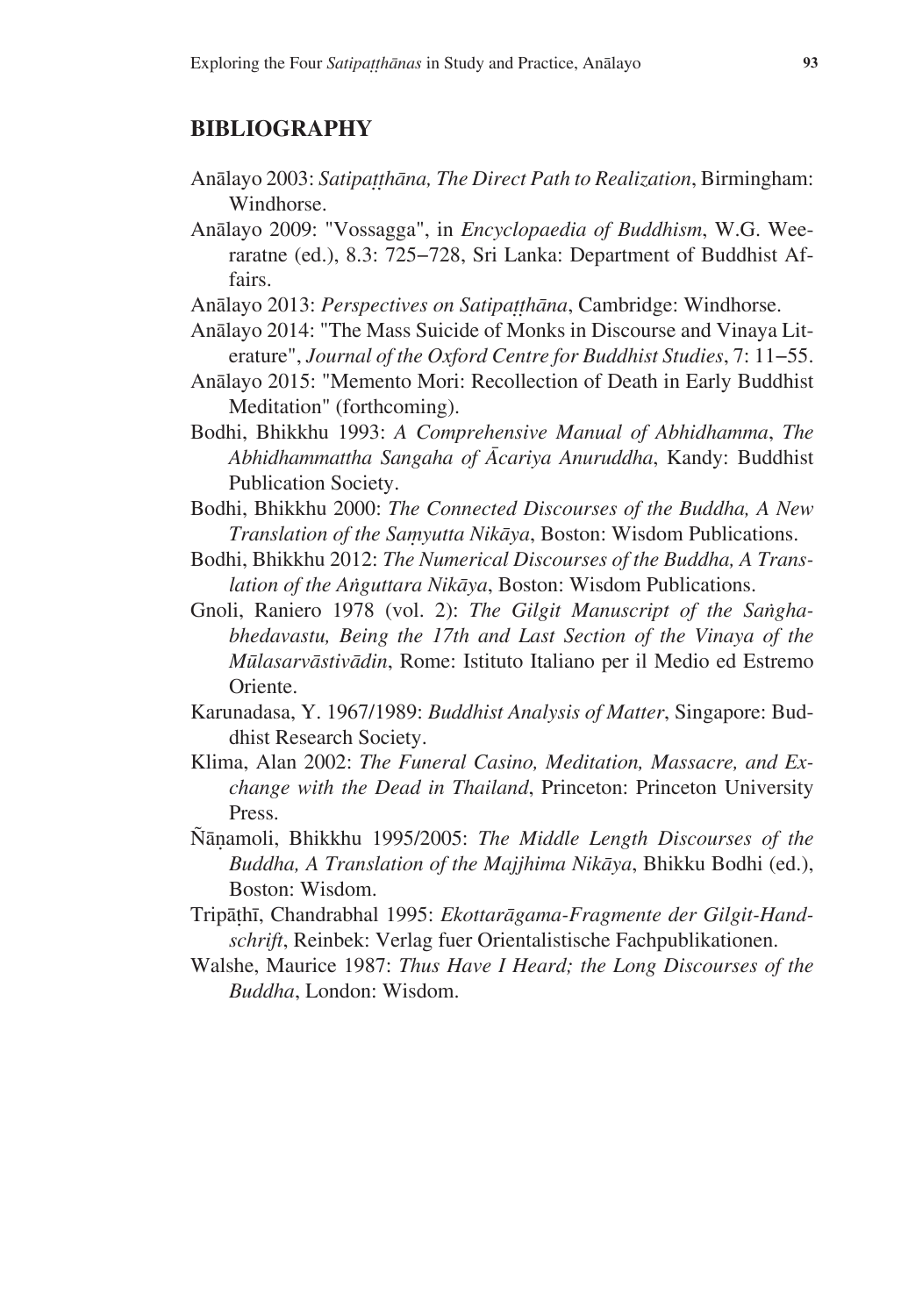#### **NOTES**

- <sup>1</sup> The idea for the present article was suggested to me by Suwanda Sugunasiri, the editor of the *Canadian Journal of Buddhist Studies*.
- <sup>2</sup> MN 10 at MN I 55,27 (translated  $\tilde{N}$ ānamoli 1995/2005: 145ff) and its parallels MĀ 98 at T I 582b7 and EĀ 12.1 at T II 568a1.
- $3$  MN 118 at MN III 78,20 (translated  $\tilde{N}$ ānamoli 1995/2005: 941ff) and its parallel SĀ 815 at T II 209b15 (whose abbreviated parts need to be supplemented from SĀ 803 and, in order to cover the whole treatment given in MN 118, also from SĀ 810).
- 4 Anàlayo 2003.
- $5$  Cf. in more detail Anālayo 2013.
- $6$  Vibh 193,16.
- <sup>7</sup> DN 28 at DN III 105,12 (translated Walshe 1987: 420) and its parallels D $\bar{A}$  18 at T I 77b17 and T 18 at T I 256a12; cf. also Anàlayo 2013: 72f. The passage in DN 28 describes a progression of practice from examining (*paccavekkhati*) the bodily parts that also feature in the *Satipatthana-sutta* to examining (*paccavekkhati*) just the bones, leaving aside skin and flesh, as well as blood. This seems to envisage a form of examining that is concerned only with the bones (the translation in Walshe does not do full justice to the Pàli original). Although not stated explicitly, it seems fair to assume that a similar approach could also be developed with skin and flesh. The parallel versions do not mention blood. Thus the common core of this passage in DN 28 and its parallels revolves around these three: skin, flesh, and bones. In actual practice these three parts could indeed be felt, once some degree of bodily sensitivity has been cultivated.
- <sup>8</sup> The canonical texts report the similarly challenging contemplation of the anatomical parts at one time went overboard, to the extent that several monks were so disgusted with their bodies that they committed suicide. The Buddha is on record for recommending the more peaceful practice of mindfulness of breathing instead; cf. SN 54.9 at SN V 321,21 (translated Bodhi 2000: 1773f) and its parallel SĀ 809 at T II 208a3, and for a more detailed study that also covers the different *Vinaya* versions Anàlayo 2014.
- <sup>9</sup> AN 6.19 at AN III 306,7 and AN 8.73 at AN IV 319,24 (translated Bodhi 2012: 878 and 1221) as well as their parallel EĀ 40.8 at T II 742a25; cf. in more detail Anālayo 2013: 104-116 and Anālayo 2015.
- <sup>10</sup> Klima 2002: 218 explains that "it is not that desire is 'evil' in the Dhamma ... it is possible to misunderstand this through associations with Victorian moralism ... it might be better to understand the practical meaning of disengagement with desire in a less anxious and more matter-of-fact way: desire is a conditioned phenomenon, a part of convention, and clarity of discernment will not have the necessary power while one is in a state of reaction to it. So, if the ideal of clear discernment is our goal, then glorifying and pursuing desirous passions would not be beneficial."